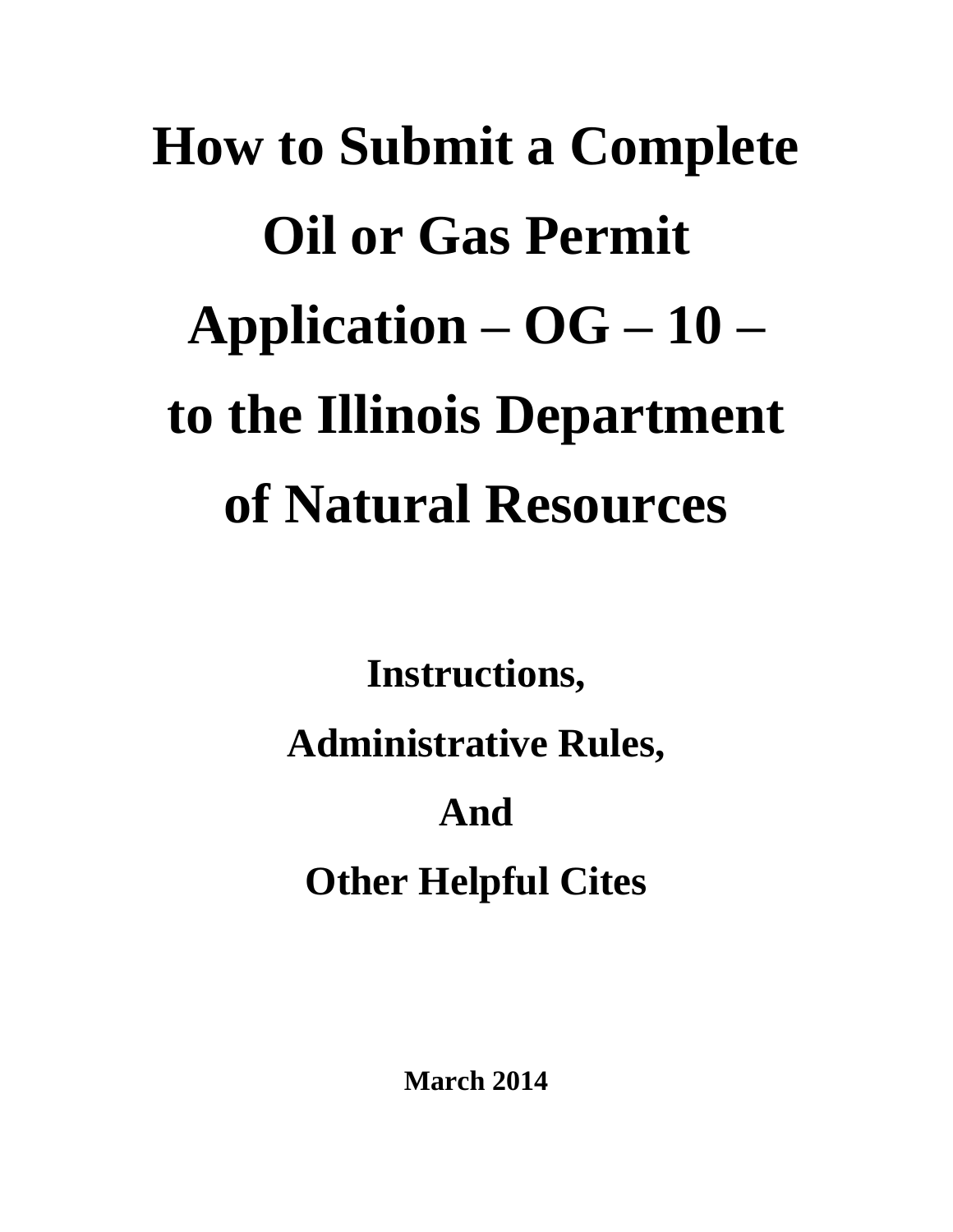## **Table of Contents**

|                                                                                    | $\overline{2}$ |
|------------------------------------------------------------------------------------|----------------|
| Administrative Rules, 62 Ill. Adm. Code 240.                                       |                |
| Section 210: Application for Permit to Drill a Production Well                     | 4              |
|                                                                                    | 5              |
|                                                                                    | 7              |
| Section 240: Additional Requirements for Directional Drilling                      | 8              |
|                                                                                    | 8              |
|                                                                                    | 9              |
|                                                                                    |                |
|                                                                                    | 14             |
|                                                                                    | 15             |
|                                                                                    | 15             |
|                                                                                    | 17             |
|                                                                                    | 18             |
| Section 1500: When Required, Amount and When Released (bond)                       | 19             |
|                                                                                    |                |
| Section 1805: Definitions (underground gas storage)                                | 22             |
| Section 1820: Permit Requests in an Underground Gas Storage Field                  | 22             |
| Hydraulic Fracturing Regulatory Act, 225 ILCS 732/1-1 et seq.                      |                |
| Section 1-5: Definitions (high volume horizontal hydraulic fracturing operations)  | 24             |
| Section 1-35(a): High Vol. Horiz. Hydraulic Fracturing Permit Appl. (registration) | 24             |
| Section 1-98: Hydraulic Fracturing Completion Reporting                            | 25             |
|                                                                                    |                |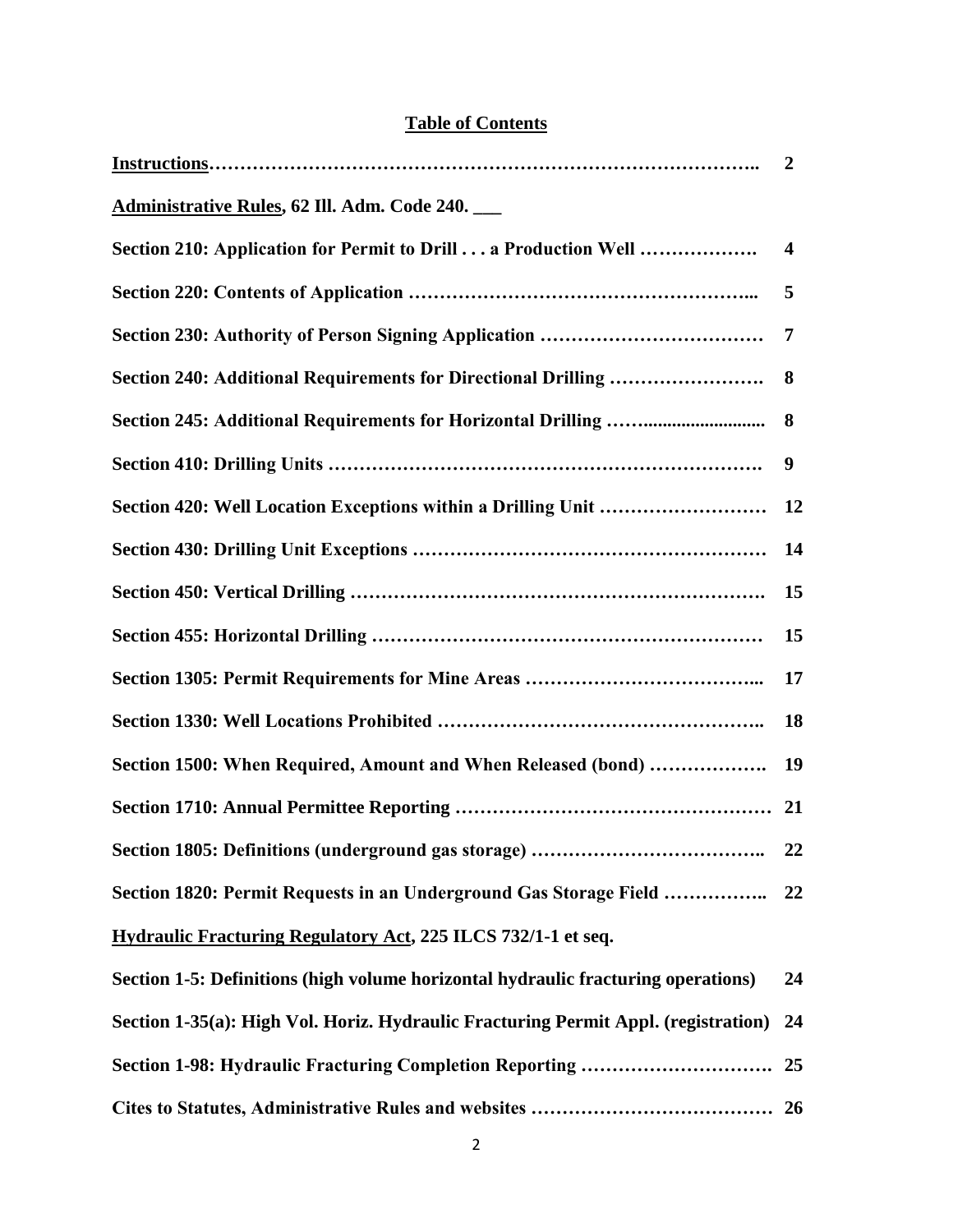# **General Instructions For Completing an OG-10 Permit Application**

- **1. Fill in all blanks on the OG-10 Permit Application that apply.**
- **2. Answer all questions. Most are yes, or no answers, however, three questions may not apply (N/A) to your permit application.**
- **3. A registered Illinois Land Surveyor or Professional Engineer must sign the first page of the application certifying the location of the proposed new well. Do not sign and make this certification if you are not a registered Illinois Land Surveyor or Professional Engineer.**
- **4. The cites to the Administrative Rules and Statutes are provided for additional instruction on how to fill in any blanks that apply, or answer the questions on the permit application.**
- **5. Please review the administrative rule, or statute section (included below) that applies to a particular question, or questions, if you are unsure how to answer.**
- **6. Carefully review the entire application and all the attached documents to ensure it is complete, accurate, and complies with the requirements of the application, Administrative Rules, and Statute before submitting it to the Illinois Department of Natural Resources, Office of Oil and Gas Resource Management.**
- **7. If necessary, please consult an Illinois professional geologist, engineer, lawyer, or consultant - for additional assistance with this application. The Illinois Department of Natural Resources cannot make any recommendations for such a professional; if you need a recommendation, you might consider contacting the Illinois Oil & Gas Association.**
- **8. Copies of the Administrative Rules and Statute sections cited in the OG-10 are attached which may be helpful in completing the application.**
- **9. There are also cites to Statutes, administrative rules, and websites which may be useful in the permit application process at the end of this document.**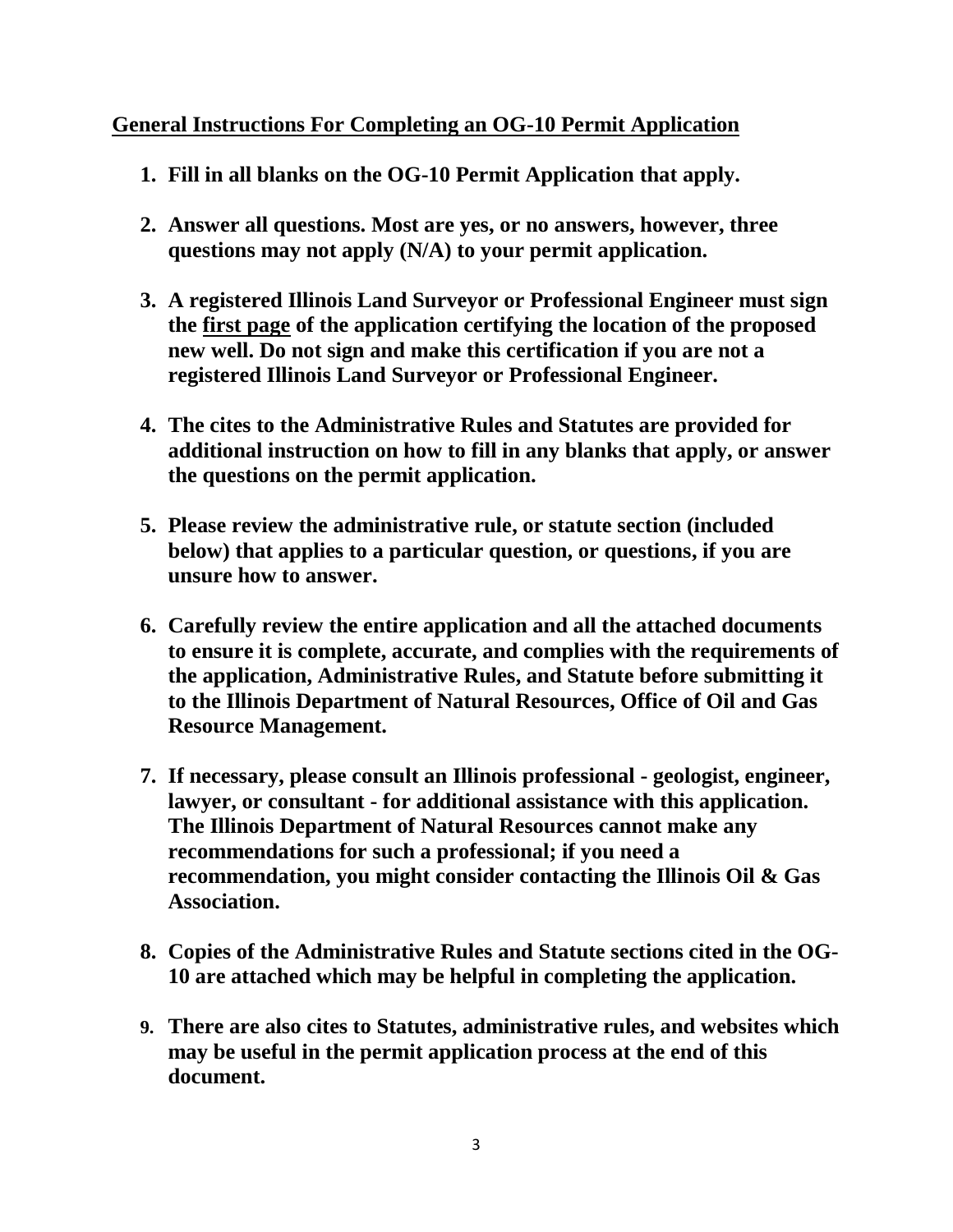#### **10. TITLE 62: MINING CHAPTER I: DEPARTMENT OF NATURAL RESOURCES PART 240 THE ILLINOIS OIL AND GAS ACT**

#### **Section 240.210 Application for Permit to Drill, Deepen or Convert to a Production Well**

- a) No person shall drill, deepen or convert any well to a production well without a permit from the Department.
- b) Application for a permit to drill, deepen or convert to a production well shall be made on forms prescribed by the Department. The application shall be executed under penalties of perjury, and accompanied by the non-refundable fee of \$100 and the required bond under Subpart O.
- c) If the application does not contain all of the required information or documents, the Department shall notify the applicant in writing. The notification shall specify the additional information or documents necessary to an evaluation of the application, and shall advise the applicant that the application will be deemed denied unless the information or documents are submitted within 60 days following the date of notification.
- d) *Any well for which a permit is required under* the *Act, other than a plugged well, which was drilled prior to the effective date of* the *Act and for which no permit has previously been issued, is required to be permitted.* Application for a permit shall be made on forms prescribed by the Department. The application shall be executed under penalties of perjury, and accompanied by the required bond under Subpart O and existing well construction information reported on Department forms. If application is made on or before August 14, 1991, no permit fee is required. An application made after that date shall be accompanied by the nonrefundable fee of \$300. *Spacing requirements and provisions of the Act and these rules pertaining to well construction shall not apply. After* August 14, 1991*, any unpermitted well to which this* Subpart *applies will be deemed to be operating without a permit and subject to the penalties set forth in* the *Act.* (Section 12 of the Act)

(Source: Amended at 21 Ill. Reg. 7164, effective June 3, 1997)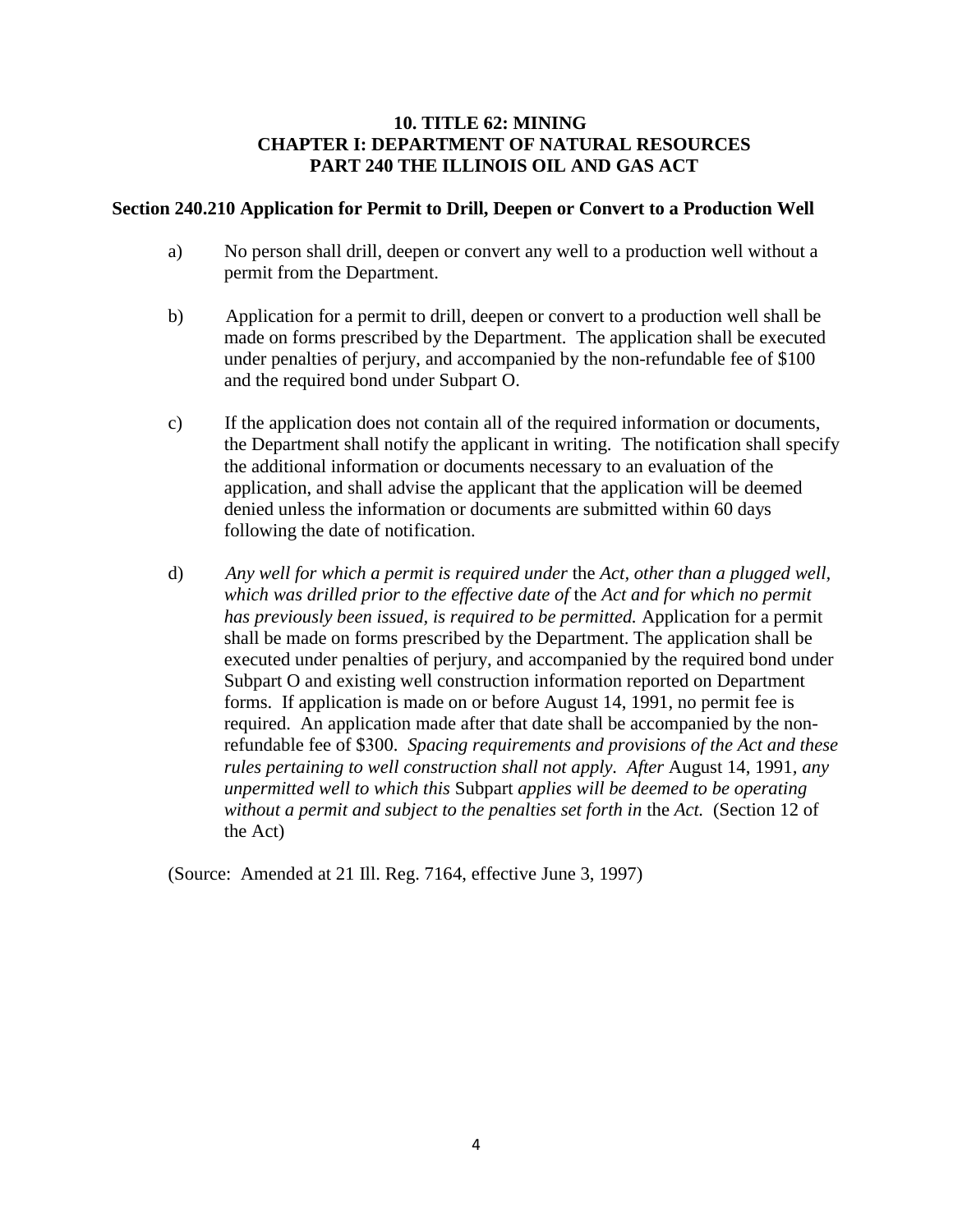## **Section 240.220 Contents of Application**

The application for a permit to drill, deepen or convert to a production well shall include:

- a) The name of the well.
- b) The well location surveyed by an Illinois licensed land surveyor or Illinois registered professional engineer, the GPS (Global Positioning System) latitude and longitude location, and ground elevation of the well. A survey or GPS location is not required for a converted or deepened well, for a drilled out plugged hole if the original well location was surveyed, or for a well permitted under Section 240.210(d). The GPS location shall be recorded as degrees and decimal degrees recorded to 6 decimal places in the North American Datum 1983 projection and shall be accurate to within 3 feet. The reported GPS location is required to be an actual GPS field measurement and not a calculated or conversion measurement.
- c) A map showing:
	- 1) the boundaries of the leasehold or enhanced oil recovery unit;
	- 2) the exact location of the well proposed to be drilled, deepened or converted, and an outline of the proposed drilling unit;
	- 3) the location of all producing wells previously drilled on the drilling unit; and
	- 4) the location of all offset wells on adjacent drilling units.
- d) Information to show the applicant has 100% of the rights to drill and to operate a well on the lands in question. The applicant shall submit copies of the recorded operative lease instruments or assignment.
- e) A statement as to whether the proposed well location is within the limits of any incorporated city, town, or village. If the consent of municipal authorities for the drilling of a well is required, a certified copy of the official consent must be submitted.
- f) The name and address of the drilling contractor and the type of drilling tools or equipment to be used.
- g) If the well is located over an active mine, over a temporarily abandoned mine or within the undeveloped limits of a mine, or if the coal rights are owned by someone other than the lessor under the oil and gas lease, the applicant shall submit documentation establishing compliance with Section 240.1305.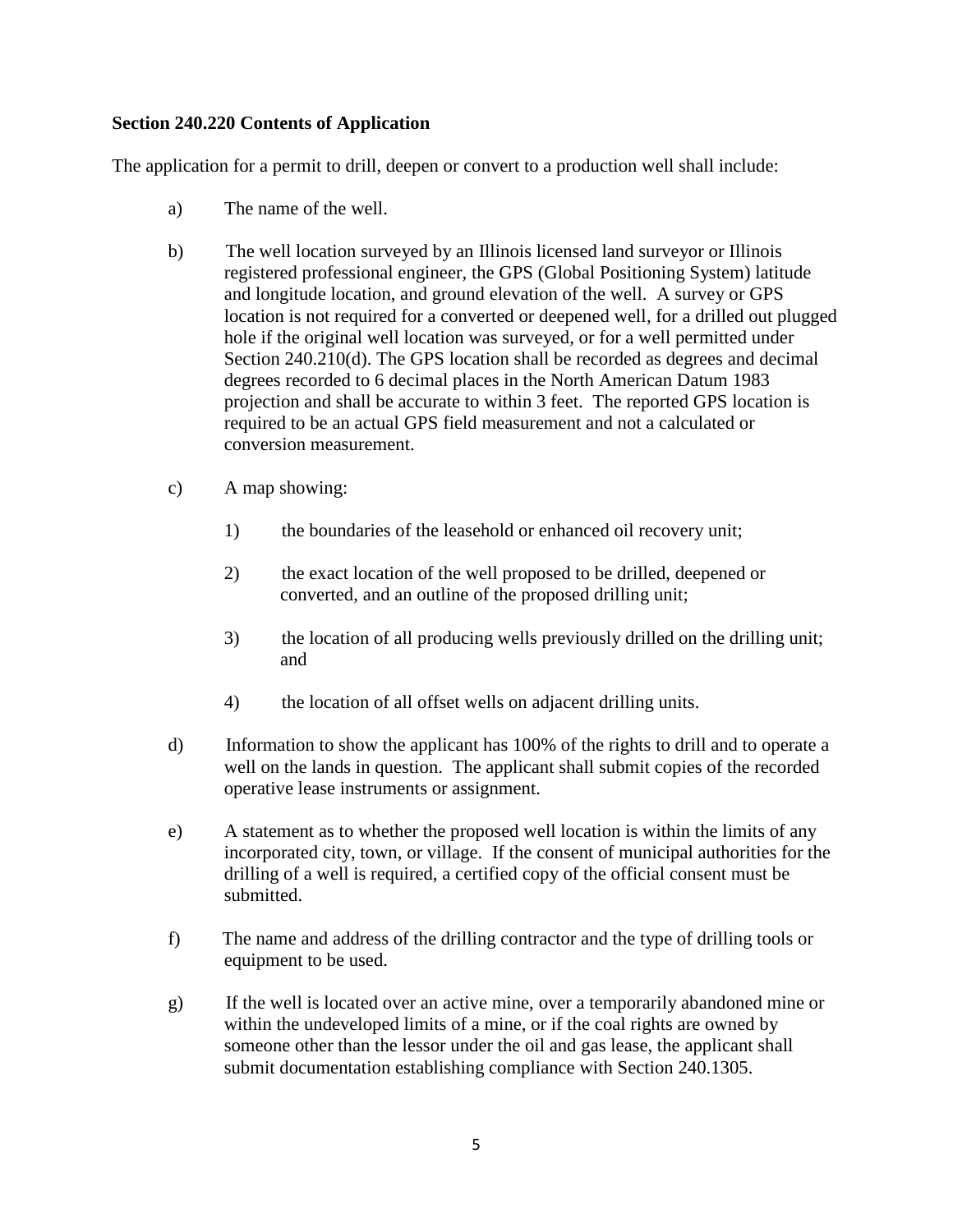- h) If the application is for a newly drilled well located over an underground gas storage field as defined in Section 240.1805(c) or the gas storage rights are owned by someone other than the lessor under the oil and gas lease, the applicant shall submit documentation establishing compliance with Section 240.1820.
- i) The proposed depth of the well and the name of the lowest geologic formation to be tested.
- j) A statement whether the applicant has ever had a well bond forfeited by the Department, and if so when and for what well.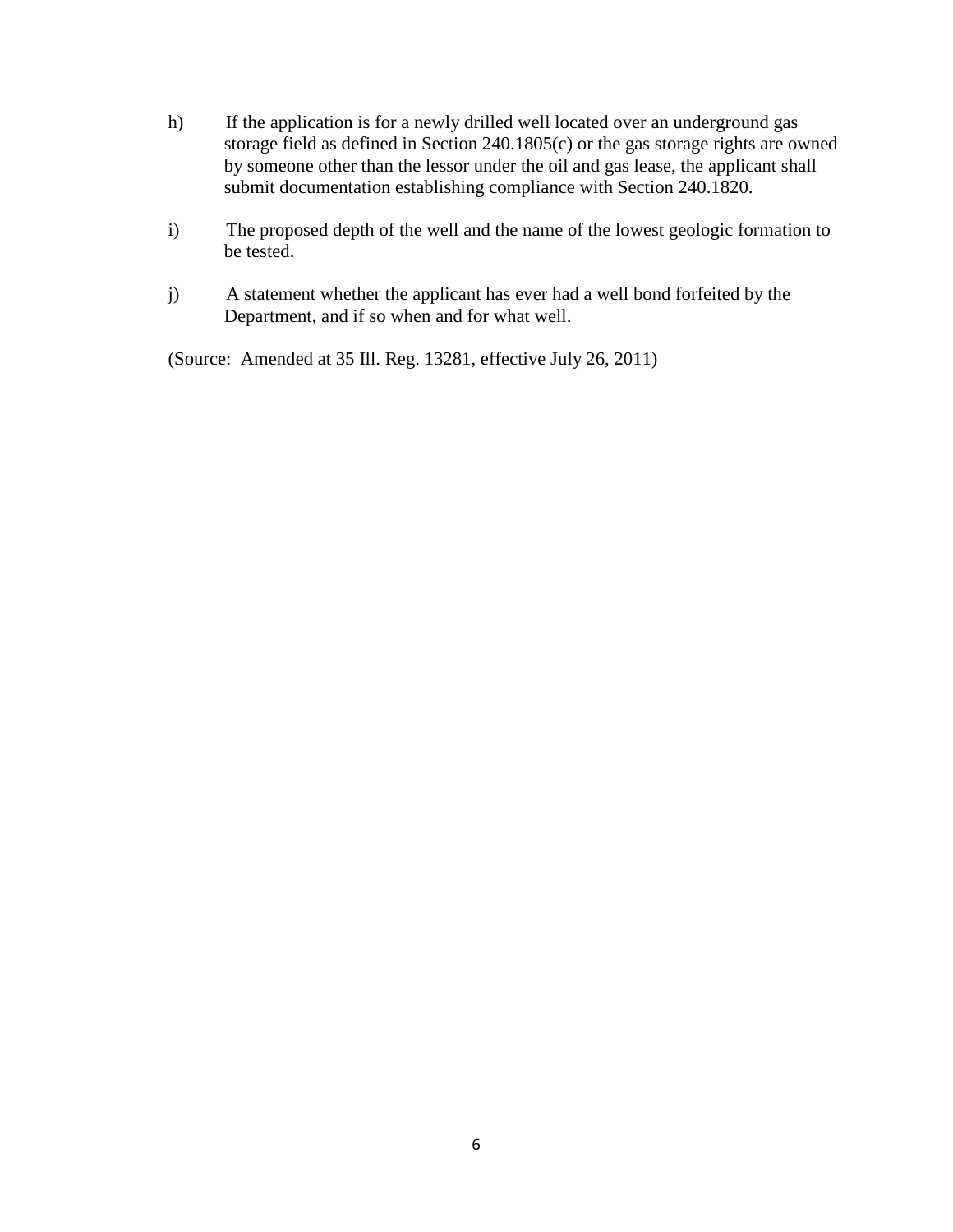#### **Section 240.230 Authority of Person Signing Application**

- a) The application for a permit to drill, deepen, or convert to a production well shall identify whether the owner of the right to drill and to operate the well is an individual, partnership, corporation or other entity, and shall contain the address and signature of the owner or person authorized to sign for such owner.
- b) If the owner is an individual, the application shall be signed by the individual. If the owner is a partnership, the application shall be signed by a general partner. If the owner is a corporation, the application shall be signed by an officer of the corporation.
- c) In lieu of the signature of the owner or such authorized person, the application may be signed by a person having a power of attorney to sign for such owner or authorized person, provided a certified copy of the power of attorney is on file with the Department or accompanies the application.
- d) The entity or person to whom the permit is issued shall be called the Permittee and shall be responsible for all regulatory requirements relative to the well.
- e) If the applicant is a corporation, the charter must authorize the corporation to engage in the permitted activity, and the corporation must be incorporated or authorized to do business in the State of Illinois.
- f) If the applicant is an individual, partnership, or other unincorporated entity that is not a resident of Illinois, provide an irrevocable consent to be sued in Illinois.
- g) If the applicant has been issued a FEIN, that number must be reported on the application.

(Source: Amended at 21 Ill. Reg. 7164, effective June 3, 1997)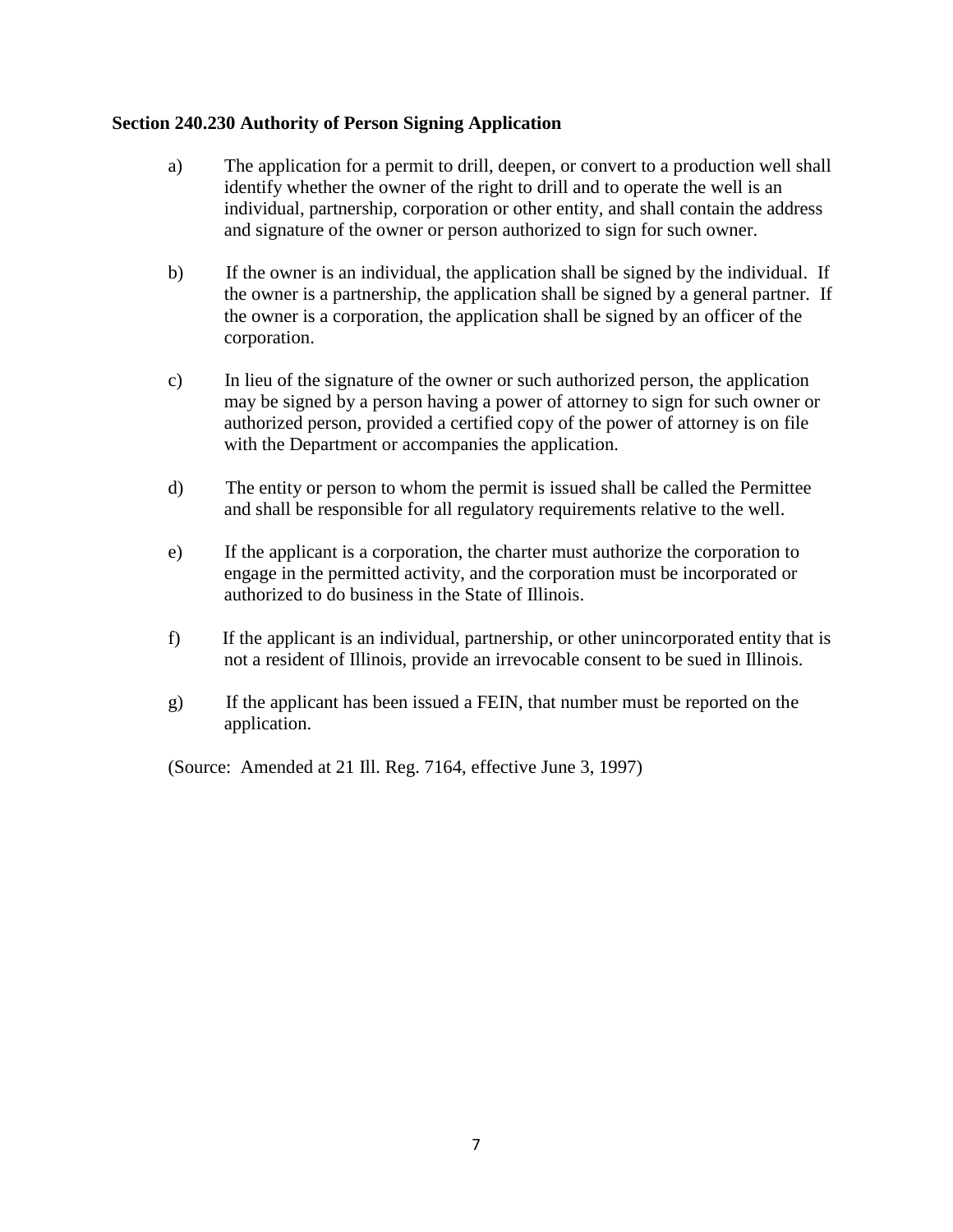#### **Section 240.240 Additional Requirements for Directional Drilling**

- a) If the applicant intends to deviate from the vertical in accordance with Section 240.450, the application shall include a map showing the proposed direction of deviation and proposed horizontal distance between the end of the well bore and the surface location of the well.
- b) Within sixty (60) days after the completion of drilling, a certified directional survey of the well must be filed with the Department showing the surface location of the well, the location of the top and bottom of the producing interval and the location of the end of the well bore.

(Source: Amended at 19 Ill. Reg. 10981, effective July 14, 1995)

## **Section 240.245 Additional Requirements for Horizontal Drilling**

- a) If the applicant intends to drill one or more horizontal drainholes using a short radius, from a vertical wellbore, the wellbore shall be spaced in accordance with Section 240.455.
- b) The wellbore shall require only one permit.
- c) The application for horizontal drilling shall include:
	- 1) The legal location of the vertical wellbore and the proposed legal location of the bottomhole termination of each horizontal drainhole.
	- 2) A plat map showing the surface location of the vertical wellbore and the location and length of each proposed horizontal drainhole. The applicant shall mark each horizontal drainhole on the application with a separate identifier.
	- 3) A copy of the directional drilling survey for each horizontal drainhole shall be submitted to the Department within sixty (60) days after the completion of drilling of the horizontal drainhole.
	- 4) A Well Completion Report shall be submitted for the vertical wellbore, if the vertical wellbore is newly drilled, and for each horizontal drainhole in accordance with Section 240.640 (a).
	- 5) A Well Drilling Report shall be submitted for the vertical wellbore, if the vertical wellbore is newly drilled, and for each horizontal drainhole in accordance with Section 240.640 (b).

(Source: Added at 19 Ill. Reg. 10981, effective July 14, 1995)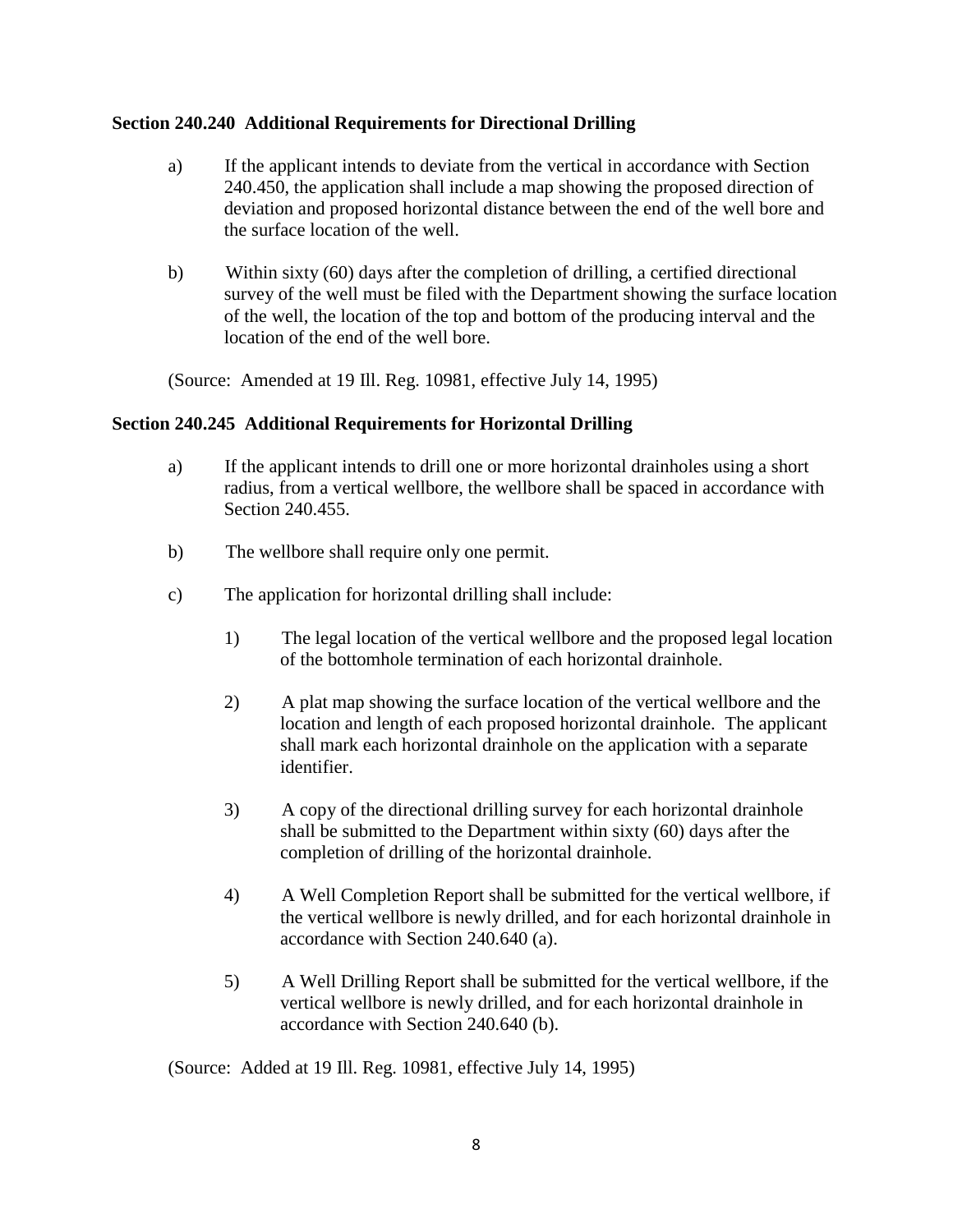#### **Section 240.410 Drilling Units**

## a) Oil Wells

 The Department shall not issue a permit for the drilling or deepening of a well for the production of oil within the State of Illinois unless the proposed well location and spacing conform to the following drilling units:

- 1) 10 acres of surface area lying within the quarter-quarter-quarter section of land (as established by the official United States Public Land Survey) for wells drilled or deepened for the production of oil from a reservoir other than limestone/dolomite, the top of which lies less than 4,000 feet beneath the surface; the location of the well shall not be less than 330 feet from the nearest external boundary lines of the drilling unit, nor less than 660 feet from the nearest location of a producing well, a well being drilled, or a well for which a permit has previously been issued, but not yet drilled, for a well to the same individual reservoir; or
- 2) 20 acres of surface area lying within the east-west or north-south one-half of a quarter-quarter section of land (as established by the official United States Public Land Survey) for wells drilled or deepened for the production of oil from a limestone/dolomite reservoir, the top of which lies less than 4,000 feet beneath the surface; the location of the well shall not be less than 330 feet from the nearest external boundary lines of the drilling unit, nor less than 660 feet from the nearest location of a producing well, a well being drilled, or a well for which a permit has previously been issued, but not yet drilled, for a well to the same individual reservoir; or
- 3) 40 acres of surface area lying within a quarter-quarter section of land (as established by the official United States Public Land Survey) for wells drilled or deepened for the production of oil from a reservoir, the top of which lies at or below 4,000 feet beneath the surface; the location of the well shall be not less than 330 feet from the nearest external boundary lines of the drilling unit, nor less than 900 feet from the nearest location of a producing well, a well being drilled, or a well for which a permit has previously been issued, but not yet drilled, for a well to the same individual reservoir.
- b) Gas Wells

 The Department shall not issue a permit for the drilling or deepening of a well for the production of gas within the State of Illinois unless the proposed well location and spacing conform to the following drilling units:

1) 10 acres of surface area lying within the quarter-quarter-quarter section of land (as established by the official United States Public Land Survey) for wells drilled or deepened for the production of gas from a reservoir other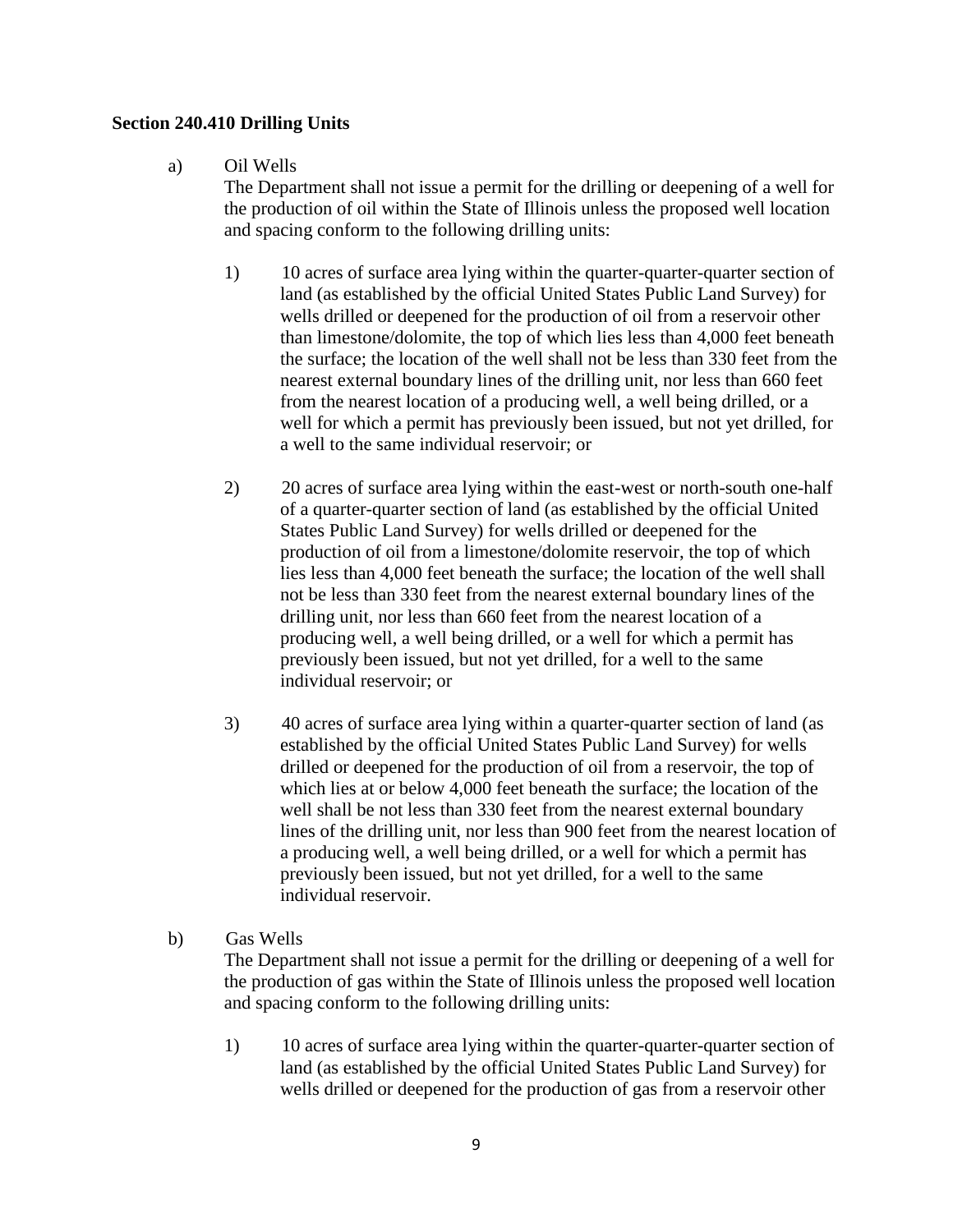than limestone/dolomite, the top of which lies less than 2,000 feet beneath the surface; the location of the well shall not be less than 330 feet from the nearest external boundary lines of the drilling unit, nor less than 660 feet from the nearest location of a producing well, a well being drilled, or a well for which a permit has previously been issued, but not yet drilled, for a well to the same individual reservoir; or

- 2) 20 acres of surface area lying within the east-west or north-south one-half of a quarter-quarter section of land (as established by the official United States Public Land Survey) for wells drilled or deepened for the production of gas from a limestone/dolomite reservoir, the top of which lies less than 2,000 feet beneath the surface; the location of the well shall not be less than 330 feet from the nearest external boundary lines of the drilling unit, nor less than 660 feet from the nearest location of a producing well, a well being drilled, or a well for which a permit has previously been issued, but not yet drilled, for a well to the same individual reservoir; or
- 3) 40 acres of surface area lying within a quarter-quarter section of land (as established by the official United States Public Land Survey) for wells drilled or deepened for the production of gas from a reservoir, the top of which lies between 2,000 feet below the surface and 5,000 feet or the top of the Trenton Formation, whichever depth is greater; the location of the well shall not be less than 330 feet from the nearest external boundary lines of the drilling unit nor less than 900 feet from the nearest location of a producing well or well being drilled or for which a permit has previously been issued but not yet drilled for a well to the same individual reservoir.
- 4) Establishment of Drilling Units for Deep Gas
	- A) In the case of wells drilled or deepened for the production of gas from a reservoir lying below 5,000 feet or the top of the Trenton formation, whichever depth is greater, no permit shall be issued for an exploratory well unless the proposed spacing and well location provide for a minimum of 160 acres of surface area lying within a quarter section of land (as established by the official United States Public Land Survey) with the well location not less than 660 feet from the nearest external boundary line of the drilling unit.
	- B) After completion of the exploratory well or wells, but prior to commencement of production activities, application shall be made to the Department for the adoption of rules establishing spacing and well location requirements for the reservoir or reservoirs completed. The application shall identify the lands underlying the reservoir or reservoirs for which spacing and well location rules are requested, and shall include any geological, engineering or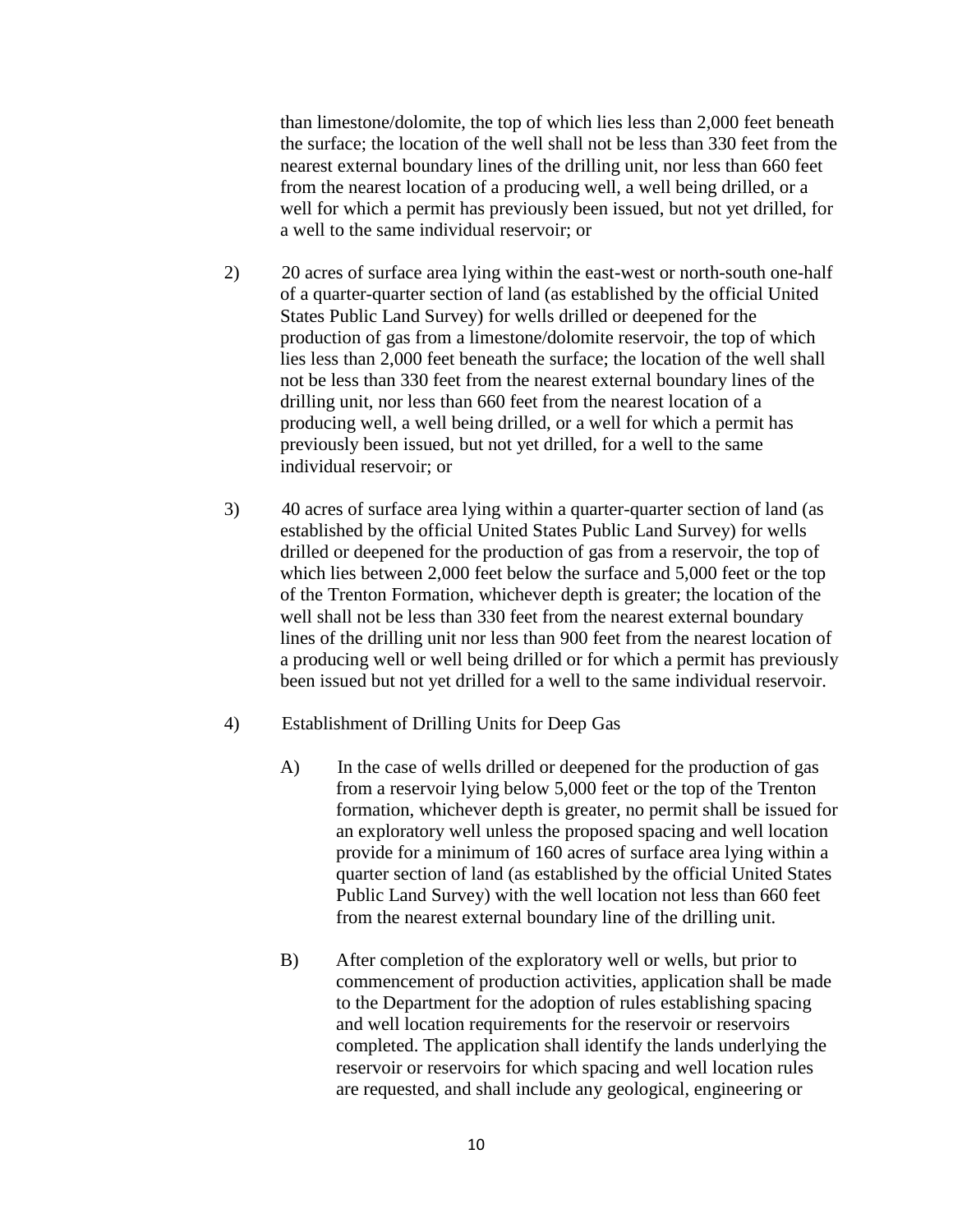economic data, studies or reports upon which the requested spacing and well location rules are based.

- C) Within 20 days after receipt of the application, the Department shall submit proposed spacing and well location rules for the reservoir or reservoirs in accordance with Section 5-40 of the Illinois Administrative Procedure Act, which shall include notice of a public hearing to be commenced no later than 20 days after publication of the notice of proposed rulemaking in the Illinois Register. In addition to the notice requirements of the Illinois Administrative Procedure Act, the applicant shall give notice of public hearing, at least 10 days prior to the date of the hearing, to all permittees of record and leaseholders whose wells or leases are within ¼ mile of the area described in the proposed rules by first class mail, postage pre-paid, and by publication in a newspaper of general circulation in each county in which any portion of the area described in proposed rules is located.
- D) The public hearing shall be conducted in accordance with the provisions of Section 240.370(d)(4) and (d)(5). The Department shall fully consider the record from the public hearing and any other public comment received during the first notice period and, prior to commencement of the second notice period, shall make such changes to the proposed rules as may be necessary to prevent waste, protect correlative rights and prevent the unnecessary drilling of wells.
- c) Coalbed Gas Wells

 The Department shall not issue a permit for the drilling or deepening of a well for the production of coalbed gas from unmined seams of coal unless the proposed well location and spacing conform to drilling unit requirements of 10 acres of surface area lying within a quarter-quarter-quarter section of land (as established by the official United States Public Land Survey); the location of the well shall be not less than 330 feet from the nearest external boundary lines of the drilling unit.

- d) Coal Mine Gas Wells A well drilled into a mine void or a pillar within the mined out area for the production of gas from an abandoned coal mine is exempt from the spacing requirements of this Subpart.
- e) Other Wells

 Class II UIC wells, coal, mineral and structure test holes, observation wells, water supply wells used in relation to oil or gas production, and gas storage wells are exempt from the requirements of this Section.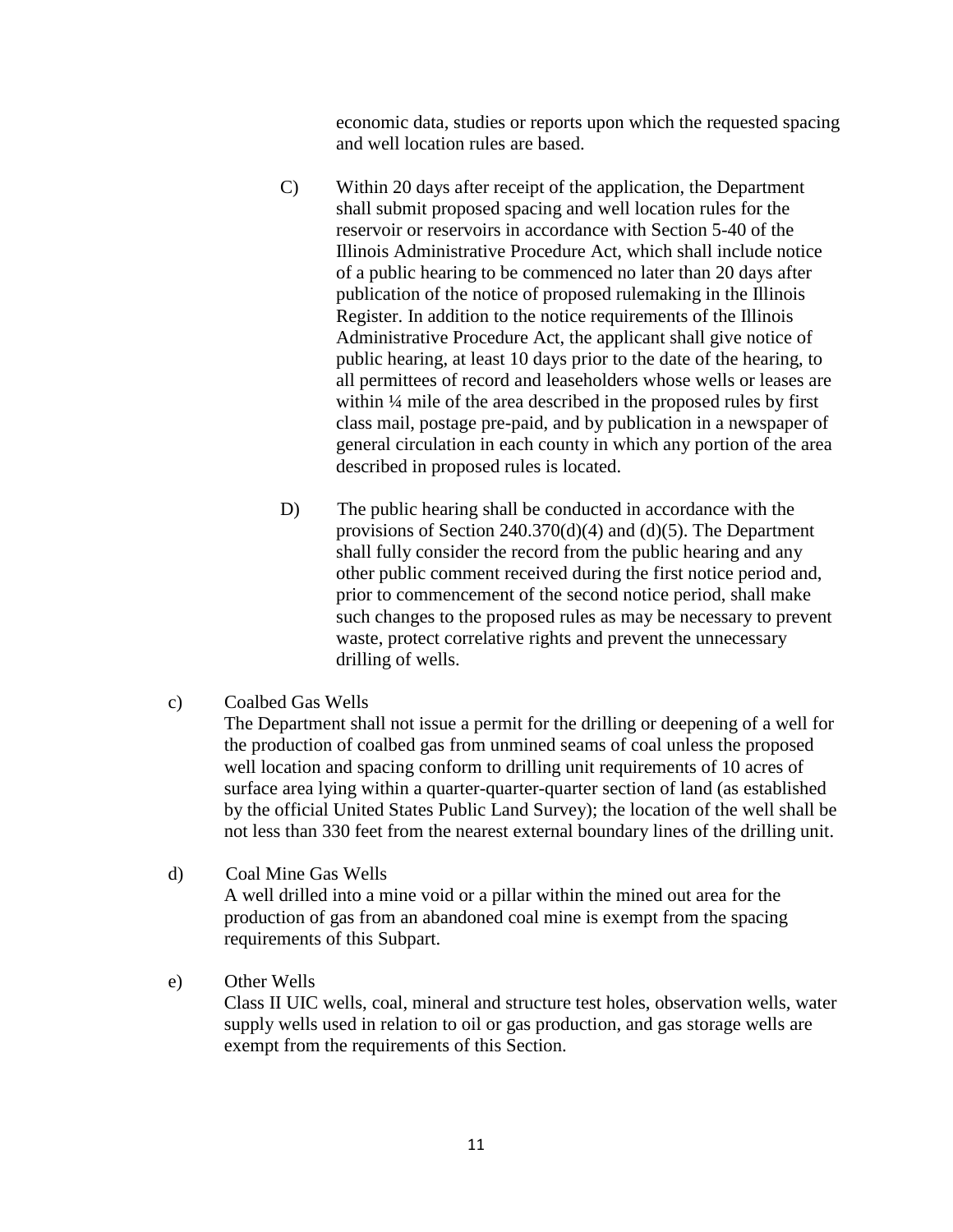f) All new well locations shall not be less than 200 feet from the nearest occupied dwelling existing at the time the permit application is filed with the Department, unless the permittee obtains a written agreement with the surface owner upon which the dwelling is located specifically allowing for a closer well location.

(Source: Amended at 35 Ill. Reg. 13281, effective July 26, 2011)

#### **Section 240.420 Well Location Exceptions within Drilling Unit**

- a) Whenever the topographical conditions (e.g., hills, creeks, ponds, lakes) or cultural features (e.g., occupied dwellings, buildings, roadways, powerlines, pipelines) of a drilling unit render it impractical to drill an oil or gas well at a location conforming to the requirements of Section 240.410, an oil or gas well may be drilled at a nonconforming location as follows:
	- 1) The permittee is allowed, without prior approval from the Department, to move the location maximum of 30 feet from the permitted location, provided the amended location is not closer than 330 feet (or other applicable setback) to the nearest lease boundary line, and provided the amended location is surveyed and an amended application, showing the amended location and the reason the location was moved, is submitted to the Department within 10 days of moving the location.
	- 2) If the proposed well location is more than 30 feet from a location conforming to the requirements of Section 240.410, an application must be submitted showing the proposed location and the reason the location is requested. Approval for such location must be received from the Department prior to the commencement of drilling. If the proposed location is less than 330 feet (or other applicable setback) from the nearest lease boundary line, the application shall be accompanied by a written agreement or agreements between the applicant and any leaseholders or mineral rights owners (if no leaseholder exist) whose leases or mineral rights are adjacent to and less than 330 feet (or other applicable setback) from the proposed location. In lieu of the submission of a written agreement or agreements, the applicant shall give notice by certified mail, return receipt requested, to any leaseholders or mineral rights owners (if no leaseholders exist) whose leases or mineral rights are adjacent to and less than 330 feet (or other applicable setback) from the proposed location. The notice shall include the proposed location of the well and the reason the location is requested, and shall inform the leaseholders or mineral rights owners that they may file written objections with the Department within 15 days after service of the notice. If a written objection is received, the matter shall be set for hearing, which shall be conducted in accordance with the provisions of Section 240.370(d) of this Part.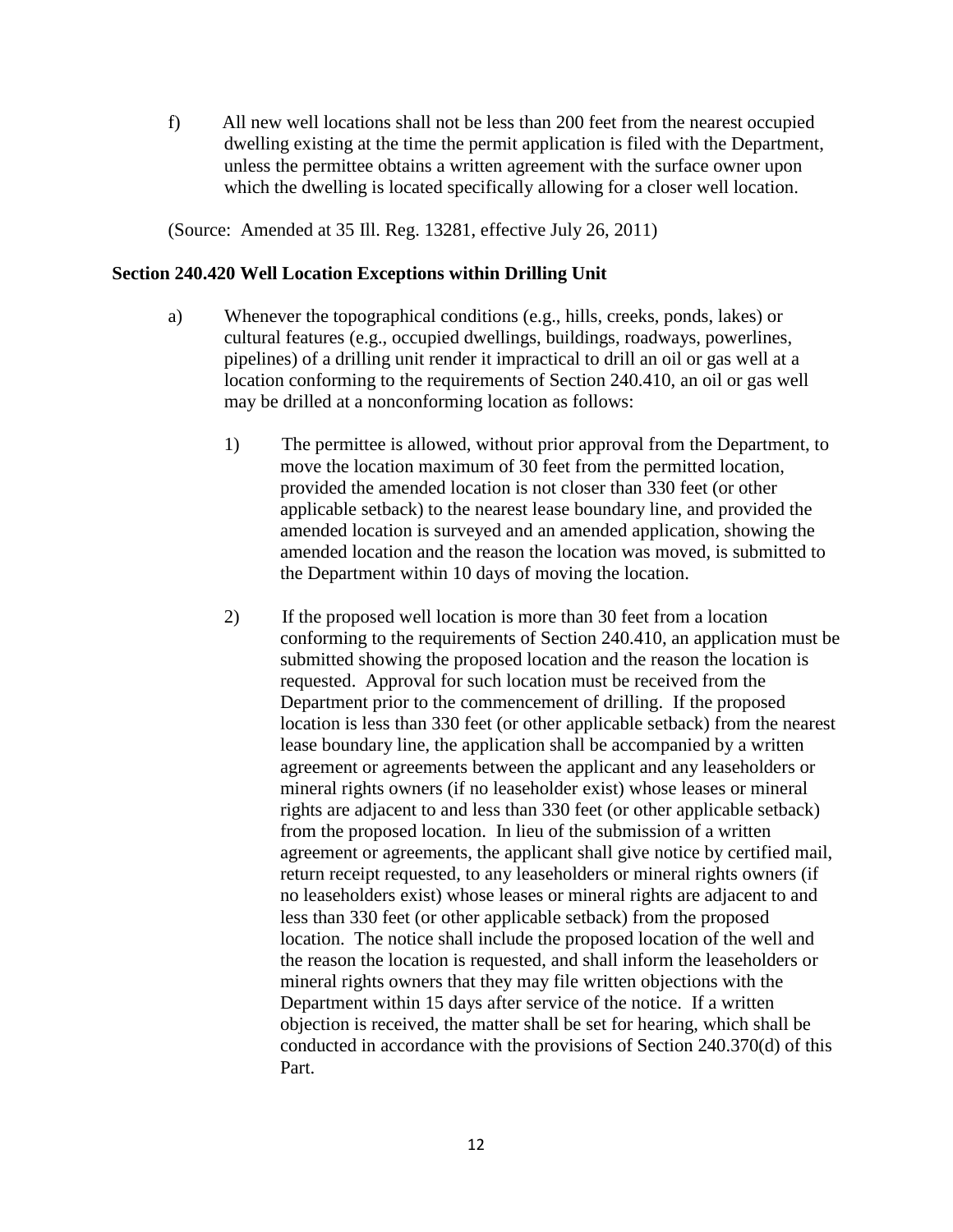- 3) In determining whether to approve a proposed nonconforming location, the Department will consider the feasibility and expense of drilling on location, any hazard or damage to persons or property or to the environment, and whether the proposed location would adversely affect the correlative rights of any of the owners of the reservoir or result in waste or the drilling of unnecessary wells.
- b) If at the time of application, a lease immediately adjacent to a proposed drilling unit has producing wells located less than 330 feet from the common boundary line, then a well on the proposed drilling unit may be located at a distance closer than 330 feet but no closer than the distance to the common boundary line of the immediately offsetting well.
- c) If a drilling unit is located over an active mine, the mined-out or inaccessible portion of an active mine, an abandoned mine, or the undeveloped limits of a mine, the proposed well can be located so that it will be drilled into an existing or proposed mine pillar subject to the conditions and limitations set forth in subsections (a) and (b) above.
- d) If during drilling the well is lost (collapsed casing or hole, etc.), the permittee may terminate drilling and move the rig up to 30 feet from the permitted location and commence drilling operations, provided that:
	- 1) the permittee notifies the District Office prior to the move and receives approval;
	- 2) a new application and fee is submitted within 10 days in accordance with Section 240.220 of this Part; and
	- 3) the new location is in compliance with all other requirements of this Part.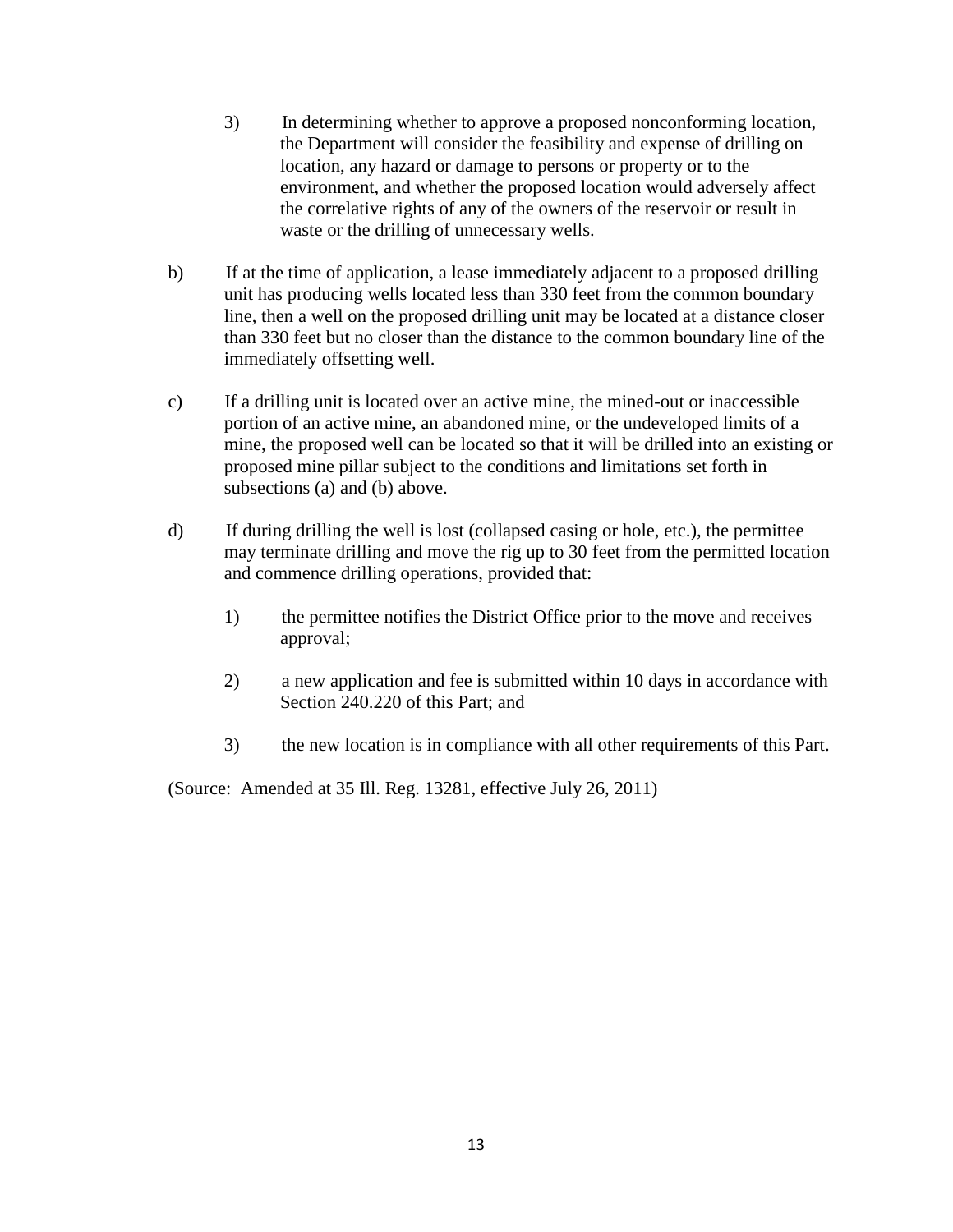#### **Section 240.430 Drilling Unit Exceptions**

- a) In the case of irregular sections containing more or less than 640 acres, in those areas where the United States Government has not made an official survey, in areas covered by the old French Surveys and Grants, in meandered lands, in government lots, and in subdivisions thereof where the acreage in quarter-quarterquarter sections and quarter-quarter sections do not conform to the requirements of Section 240.410, the Department shall establish drilling units for wells such that drilling units will not cause a greater well density than would be encountered in regular official surveys relative to the distance between wells and the external drilling unit boundary lines specified in Section 240.410.
- b) If the proposed oil wells will be part of an enhanced oil recovery project, spacing requirements for oil or gas production wells are as follows:
	- 1) Except as provided in subsection (b)(2), the drilling unit and well location requirements of Section 240.410 do not apply to an oil well that is part of an enhanced oil recovery project. For purposes of this Subpart, an enhanced oil recovery project is a lease, or a unit composed of a group of leases operating under an agreement that provides for the sharing of production by all of the owners within the unit, which has one or more enhanced oil recovery injection wells permitted and in operation at the time an application for a permit to drill and operate an oil well is filed. The enhanced oil recovery injection wells in operation must be injecting into the reservoir that will be produced in order for the project to be classified as an enhanced oil recovery project.
	- 2) Oil wells permitted and drilled in accordance with this Section must be located no less than 330 feet from the nearest lease boundary line or unit boundary, except that, if, at the time of application, a lease immediately adjacent to the proposed well has producing wells located less than 330 feet from the common boundary line, then the proposed well may be located at a distance closer than 330 feet, but no closer than the distance to the common boundary line of the immediately offsetting well.
- c) If the proposed well is to be a post-primary recovery well:
	- 1) The spacing requirements shall comply with Section 240.410; or
	- 2) A new drilling unit may be designated consisting of two or more drilling units of the same size, shape and location as that required in Section 240.410 and located in the same reservoir. At least one-half of the drilling units used to make up the new drilling unit are required to contain at least one plugged or non-producing well. The new drilling unit shall not contain any drilling unit of a well actively producing from the same individual reservoir. The new drilling unit may cross section lines. In a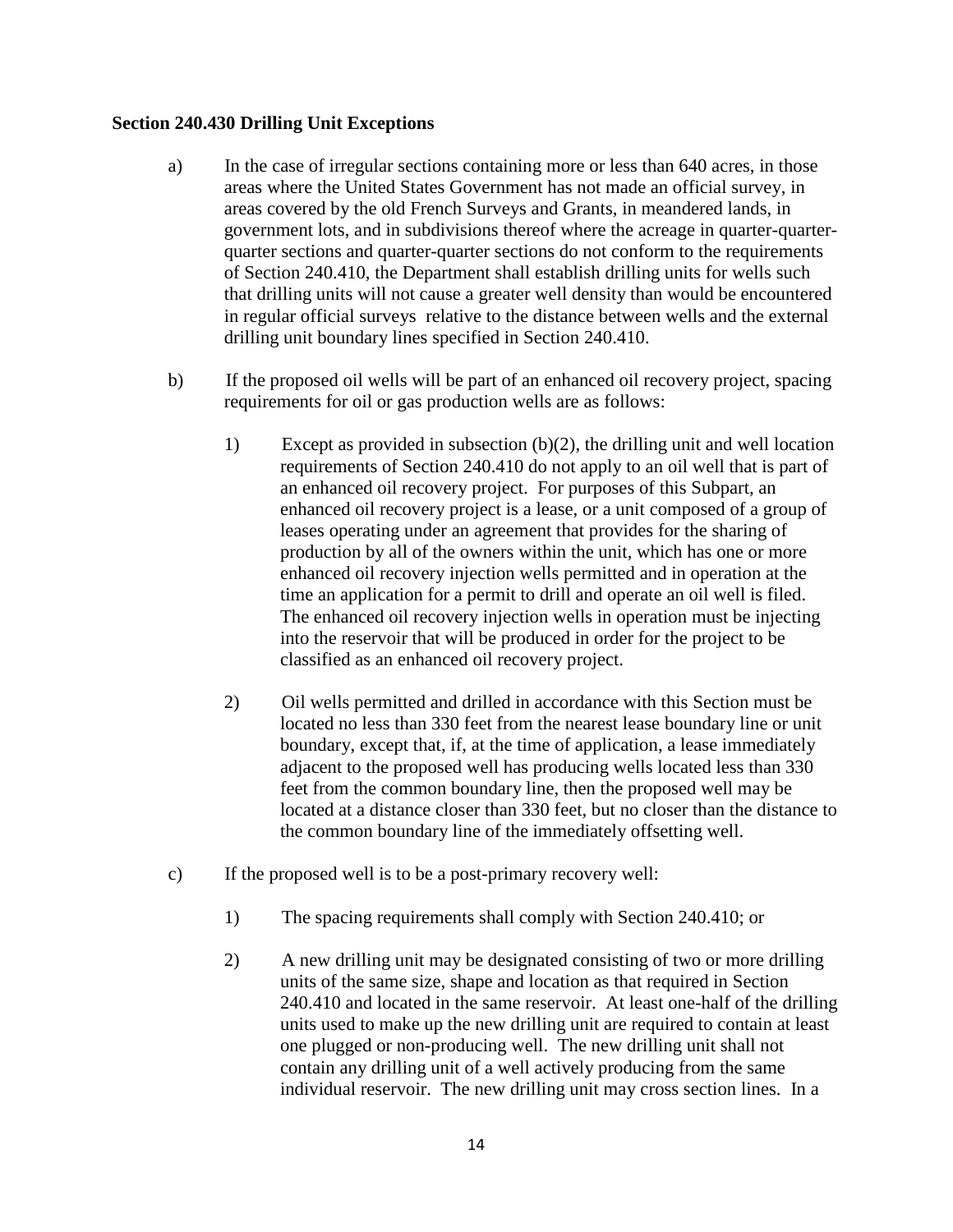reservoir in which the top lies less than 4,000 feet beneath the surface, the well shall be no less than 330 feet from the nearest external boundary lines of the new drilling unit nor less than 660 feet from the nearest location of a producing well, a well being drilled, or a well for which a permit has previously been issued (but under which the well has not yet been drilled) using the same individual reservoir. In a reservoir in which the top lies at or below 4,000 feet beneath the surface, the well shall be no less than 330 feet from the nearest external boundary lines of the new drilling unit nor less than 900 feet from the nearest location of a producing well, a well being drilled, or a well for which a permit has previously been issued (but under which the well has not yet been drilled) using the same individual reservoir.

(Source: Amended at 35 Ill. Reg. 13281, effective July 26, 2011)

## **Section 240.450 Directional Drilling**

- a) A directional drilled well is a wellbore which is purposely deviated from the vertical and intersects the planned zone of production at a projected surface location other than the surface location of the well specified on the permit.
- b) For a directionally drilled well, the drilling unit shall be established and the well permitted with reference to the location of the well where it is proposed to be completed. All portions of the reservoir exposed in the wellbore shall meet the well location and spacing requirements specified in Section 240.410 or Section 240.460 for modified units.
- c) If a directionally drilled well is drilled with more than one (1) directional hole from a single vertical wellbore, each directional hole shall be considered a separate well and permitted in accordance with Subpart B.

(Source: Amended at 19 Ill. Reg. 10981, effective July 14, 1995)

#### **Section 240.455 Horizontal Drilling**

- a) For purposes of this Subpart, a horizontal well is a wellbore that has an overall length within the reservoir of twice the thickness of the reservoir.
- b) An oil or gas production well may be developed with one or more horizontal drainholes drilled from a single vertical wellbore and may be considered a single well and permitted in accordance with the provisions of Subpart B.
- c) If the proposed horizontal well will be part of an enhanced oil recovery project, the spacing requirements for all portions of the horizontal drainholes shall comply with Section 240.430(b).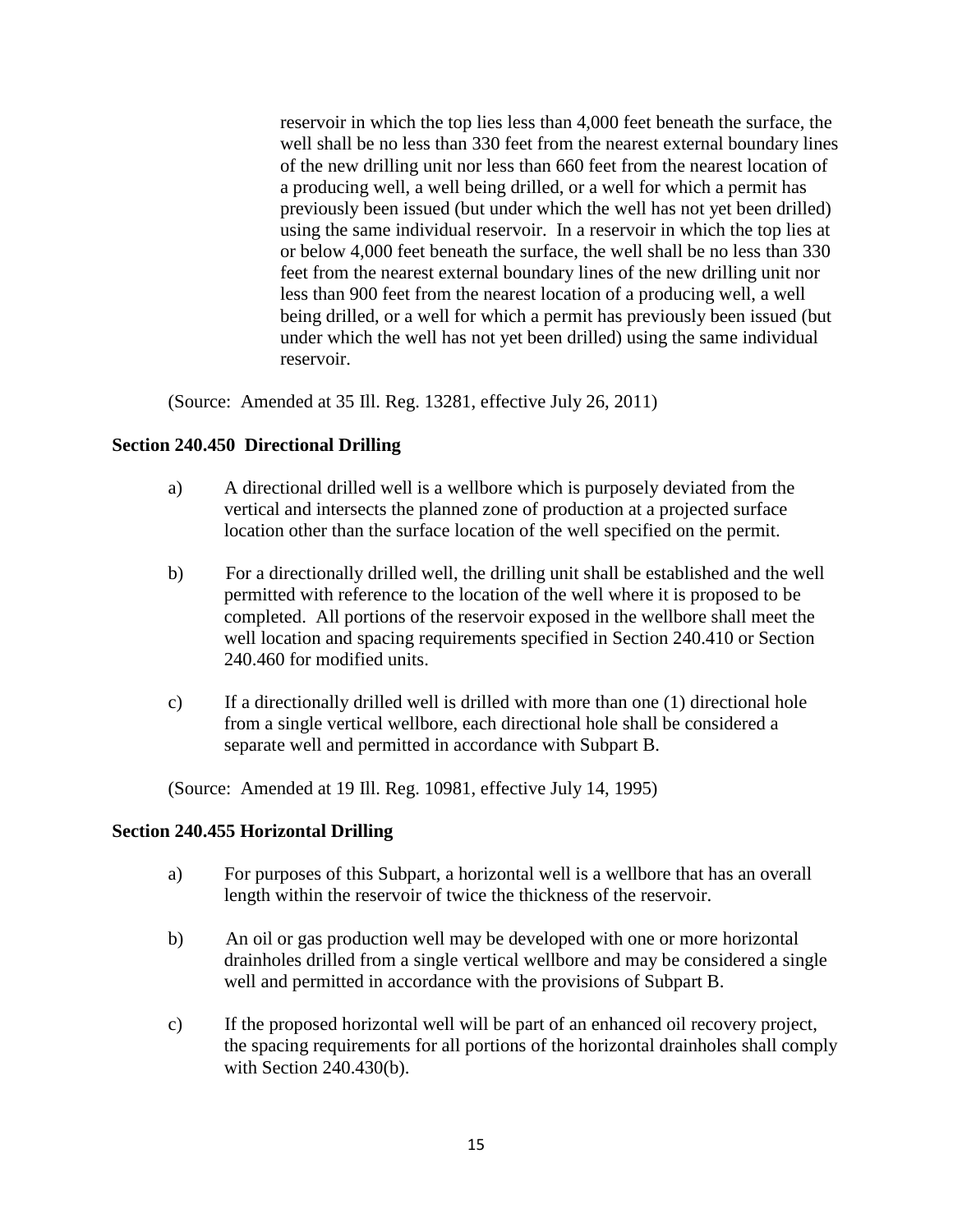- d) If the proposed horizontal well is to be a primary recovery well:
	- 1) The spacing requirements shall comply with Section 240.410; or
	- 2) A horizontal drilling unit may be designated consisting of two or more drilling units of the same size, shape and location as that required for a well of the same depth in accordance with Section 240.410 set out in a north-south or east-west pattern. The north-south or east-west pattern of a horizontal drilling unit may cross section lines. In a reservoir in which the top lies less than 4,000 feet beneath the surface, all portions of the horizontal drainhole shall be no less than 330 feet from the nearest external boundary lines of the horizontal drilling unit nor less than 660 feet from the nearest location of a producing well, a well being drilled, or a well for which a permit has previously been issued (but under which the well has not yet been drilled) using the same individual reservoir. In a reservoir in which the top lies at or below 4,000 feet beneath the surface, all portions of the horizontal drainhole shall be no less than 330 feet from the nearest external boundary lines of the horizontal drilling unit nor less than 900 feet from the nearest location of a producing well, a well being drilled, or a well for which a permit has previously been issued (but under which the well has not yet been drilled) using the same individual reservoir.
- e) If the proposed horizontal well is to be a post-primary recovery well:
	- 1) The spacing requirements shall comply with Section 240.410; or
	- 2) A horizontal drilling unit may be designated consisting of two or more drilling units of the same size, shape and location as that required for a well of the same depth in accordance with Section 240.410 and located in the same reservoir. At least one-half of the drilling units used to make up the horizontal drilling unit are required to contain at least one plugged or non-producing well. The horizontal drilling unit shall not contain any drilling unit of a well actively producing from the same individual reservoir. The horizontal drilling unit may cross section lines. In a reservoir in which the top lies less than 4,000 feet beneath the surface, all portions of the horizontal drainhole shall be no less than 330 feet from the nearest external boundary lines of the horizontal drilling unit nor less than 660 feet from the nearest location of a producing well, a well being drilled, or a well for which a permit has previously been issued (but under which the well has not yet been drilled) using the same individual reservoir. In a reservoir in which the top lies at or below 4,000 feet beneath the surface, all portions of the horizontal drainhole shall be no less than 300 feet from the nearest external boundary lines of the horizontal drilling unit nor less than 900 feet from the nearest location of a producing well, a well being drilled, or a well for which a permit has previously been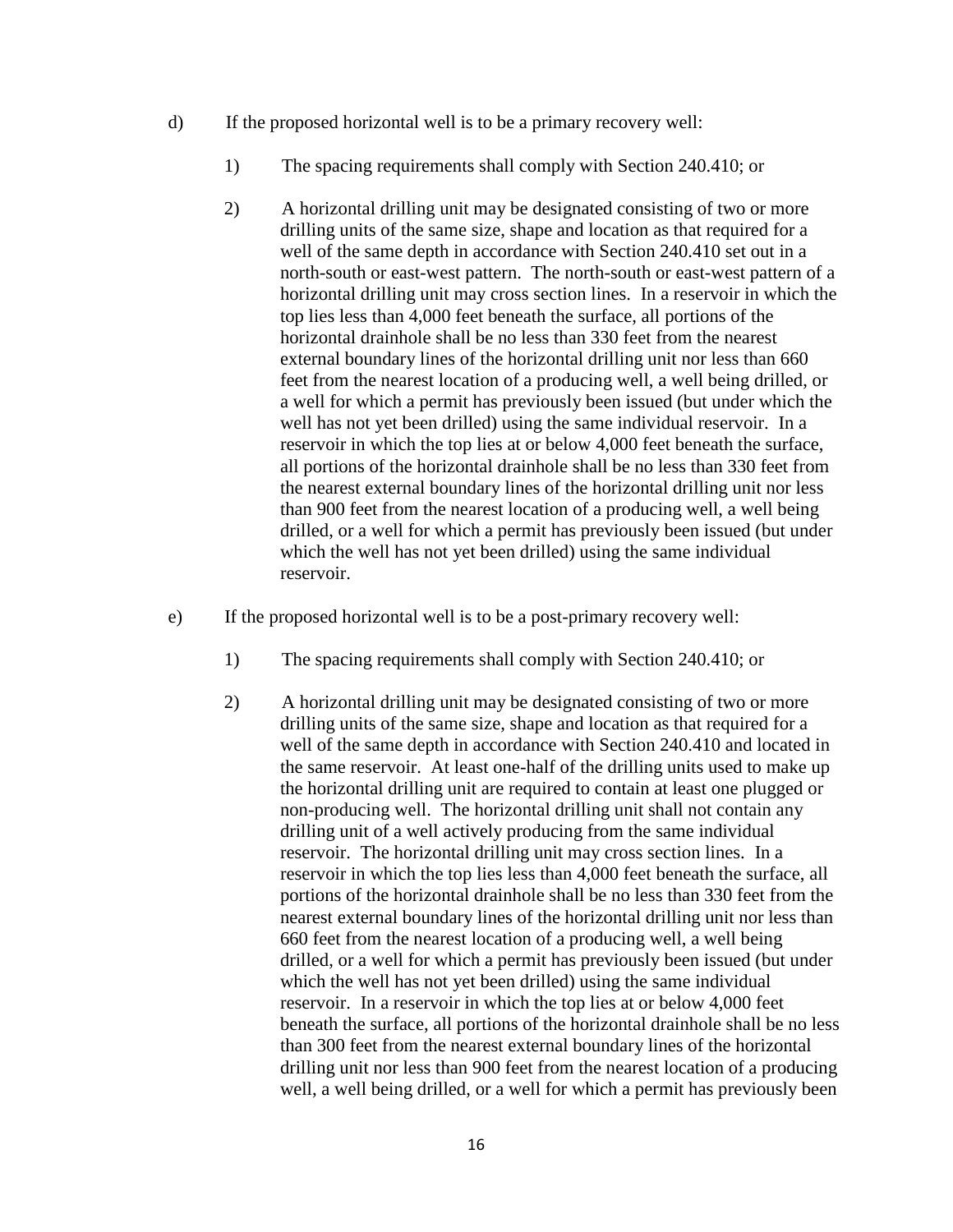issued (but under which the well has not yet been drilled) using the same individual reservoir.

f) If a horizontal drilling unit configuration other than that allowed in subsection (d) or (e) is necessary because of geology or reservoir conditions, a modified or special drilling unit is required in compliance with Section 240.460 and/or Section 240.465.

(Source: Amended at 35 Ill. Reg. 13281, effective July 26, 2011)

## **Section 240.1305 Permit Requirements in Mine Areas**

a) Requirements for Areas of Mining Activity

 When the location of a well to be drilled for oil or gas, or any purpose in connection with that drilling, will penetrate an active mine or through the mined out and inaccessible or sealed off area of an active mine, or will penetrate those areas in a temporarily abandoned mine, or the undeveloped limits of any such mine property, as included in the shadow areas set forth in an approved mining permit, a drilling permit shall not be issued by the Mining Board until an agreement shall be reached between the owner of the proposed well and the mine owner, or in the event of failure to reach an agreement a permit will not be issued until a hearing is held as provided in this Section.

1) Agreement with Mine Owner

 A copy of the agreement, jointly signed by the applicant for a permit and the mine owner, agreeing to the drilling of the well and the proposed location shall be filed with the application and accompanied by a map or sketch showing the well location, its relation to shafts and mine buildings and to each coal seam and mine workings underlying applicant's lease. As an alternative, a statement from the mine owner that the location is over the undeveloped limits of the mine shall be filed.

- 2) Requirements in Absence of Agreement
	- A) In the absence of the agreement or statement outlined in subsection  $(a)(1)$ , the applicant shall file with the application for permit a map or sketch showing the well location, its relation to shafts and mine buildings, if any, and its relation to the mine workings underlying applicant's lease, with a sworn statement that a true and exact copy of application and accompanying exhibits was mailed postage prepaid to the coal company or its authorized agent in Illinois, by United States registered mail.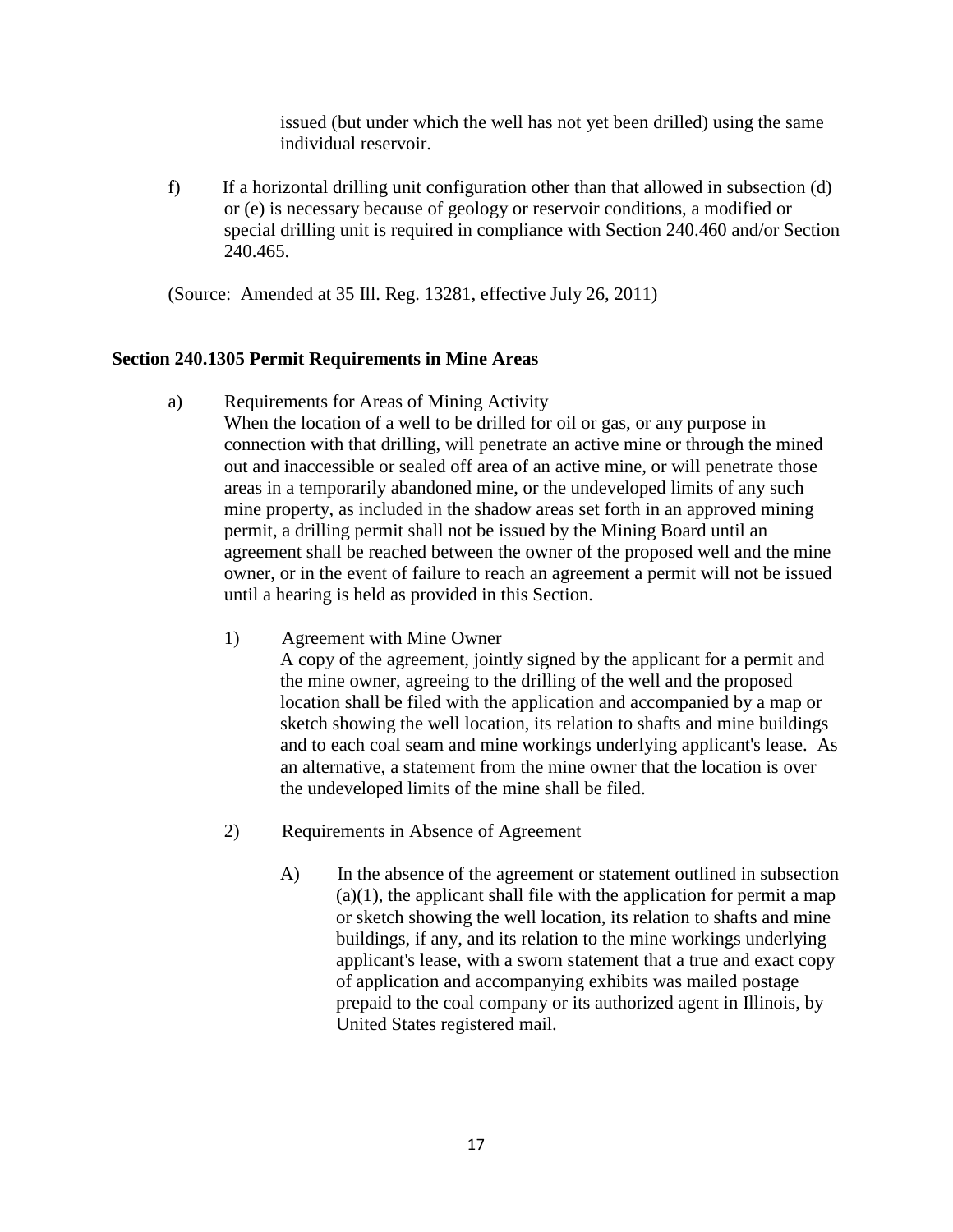- B) If, within 10 days from the receipt of the application for permit by the Mining Board, no written objections are filed, the Mining Board shall issue or deny the permit.
- C) Upon the filing of objections to the issuance of the permit, the Mining Board shall promptly set the matter for hearing and decisions.
- b) Requirements for Areas with Presence of Workable Coal In inactive mining areas where the existence of workable coal is known and the coal rights are owned by someone other than the lessor under an oil and gas lease, the applicant for a permit to drill a well for oil and gas or to drill any well in connection with the production of oil and gas shall notify the owner of the workable coal by registered mail, return receipt requested. The notice shall show the exact location of the proposed test and the approximate depth of the formation to be tested. The Mining Board shall be furnished with a copy of the notice attached to the application for permit, with the return receipt from the owner of the workable coal or a sworn statement that the applicant has the return receipt in his or her possession, giving the names and addresses of the owners of the coal rights and date of delivery of the notice.
	- 1) Notice to Owner of the Workable Coal No permit shall be issued to the applicant until 10 days have elapsed following the receipt of the registered notice by the owner of the workable coal.
	- 2) Maps Available at Well Site During the drilling of a well, the permittee shall keep at the well site for use of the Mining Board and its representatives an exact copy of the maps and sketches that accompanied his or her application for the permit.

(Source: Amended at 35 Ill. Reg. 13281, effective July 26, 2011)

#### **Section 240.1330 Well Locations Prohibited**

No well for oil or gas shall be drilled within two hundred fifty (250) feet from any opening of an active coal mine used as a means of ingress or egress for the persons employed in such mine, or which is used as an air shaft, except by mutual agreement between the person owning or operating the mine and oil or gas operator.

(Source: Recodified from Section 240.830 at 15 Ill. Reg. 8566)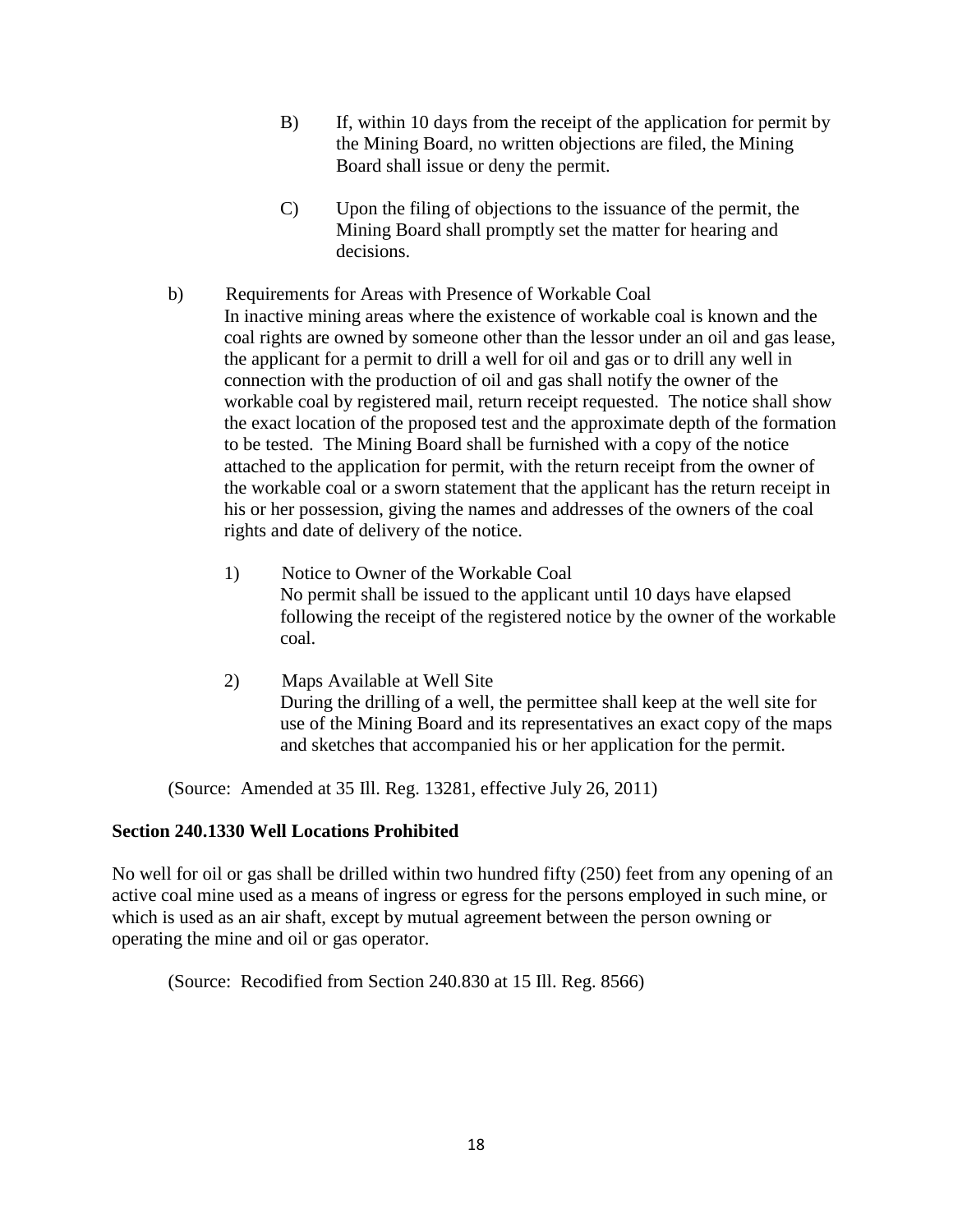#### **Section 240.1500 When Required, Amount and When Released**

- a) To Drill, Deepen, Convert or Operate an Oil or Gas Well
	- 1) A bond, in the amount provided in this Section, shall be submitted, along with an application to drill, deepen, convert, operate or transfer a production or Class II well, if:
		- A) the applicant was not an owner on September 26, 1991 of the right to drill and produce the well or wells in the transfer request; or
		- B) the applicant was not a permittee of record on September 26, 1991; or
		- C) the applicant has had a bond forfeited or is the subject of an unappealed, unabated Department final administrative decision requiring wells to be plugged; or
		- D) the applicant was not assessed an annual well fee as of July 1 preceding the application date, unless applicant was a permittee of record of an unplugged well in the previous fiscal year and not the subject of an unappealed, unabated Department final administrative decision; or
		- E) the applicant has had funds expended and/or wells plugged on its behalf by the Department using funds from the PRF; or
		- F) the applicant is not an appointed trustee or receiver in accordance with Section 240.1410(a)(4).
	- 2) When a bond is required to be filed with the Department to drill, deepen, convert or operate an oil or gas well or Class II well, the amount of the bond shall be:
		- A)  $$1,500$  for a well less than 2000 feet deep;
		- B) \$3,000 for a well 2,000 or more feet deep;
		- C) \$25,000 for up to 25 wells of a permittee;
		- D) \$50,000 for up to 50 wells of a permittee; or
		- E) \$100,000 for all wells of a permittee.
	- 3) Failure to provide the required bond will result in the issuance of a cessation of operations order in accordance with Section 240.185(b).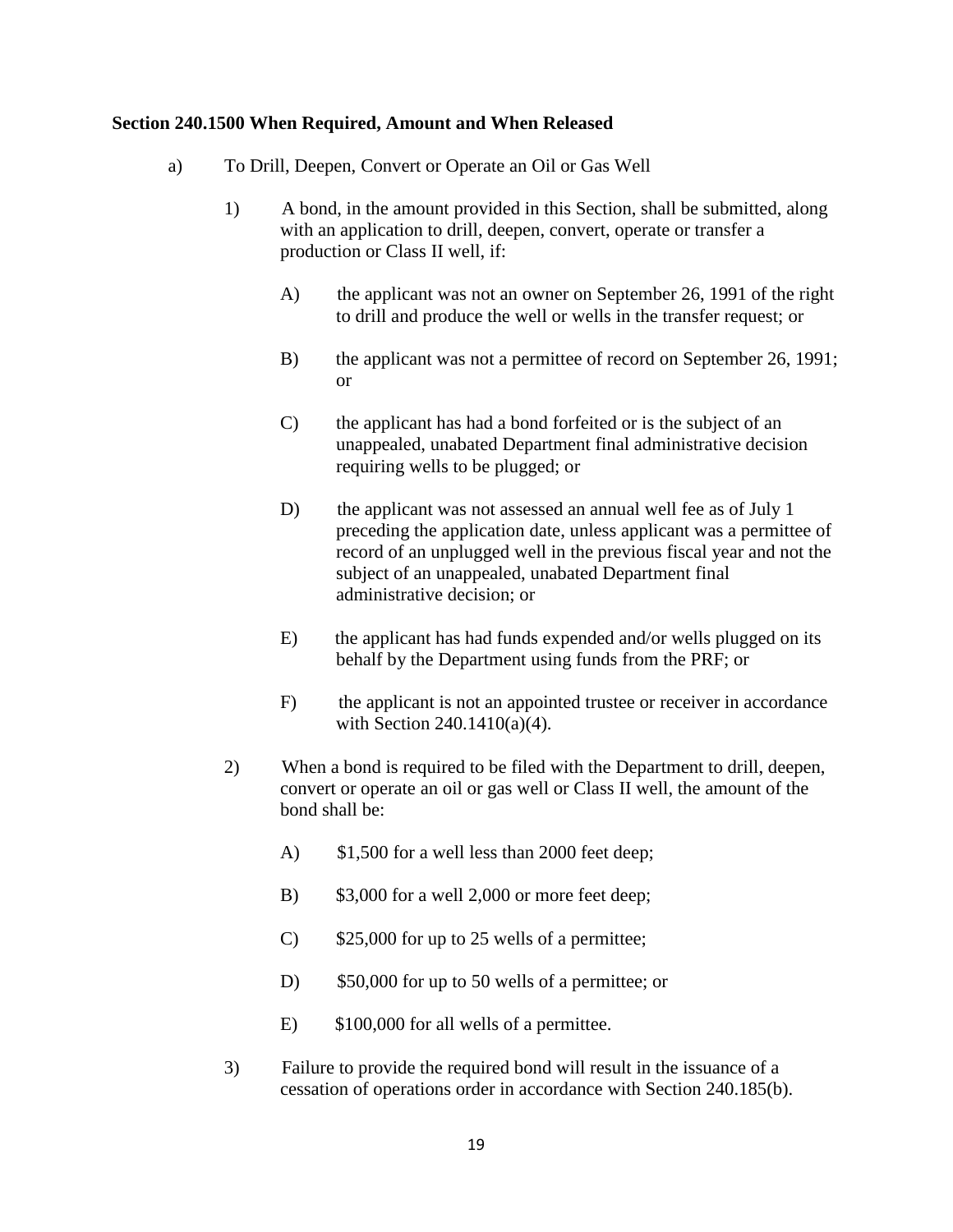- 4) A bond submitted pursuant to Section 240.1500(a) shall be released when:
	- A) all wells covered by the bond are plugged and restored in accordance with Subpart K; or
	- B) all wells covered by the bond are transferred in accordance with Subpart N; or
	- C) the permittee has paid assessments to the Department in accordance with Section 19.7 for 2 consecutive years and the permittee is not in violation of the Act.
- b) To Operate a Liquid Oilfield Waste Transportation System The amount of bond required to be filed with the Department before a permit is issued authorizing a person to operate a liquid oilfield waste system shall be \$10,000. When requested by permittee, bond shall be released when the permittee ceases operation and this system and the permittee's system is not in violation of the Act.
- c) To Drill a Test Hole

 The amount of bond required to be filed with the Department before a permit is issued to drill a geological structure, coal or other mineral test hole, or a monitoring well in connection with any activity regulated by the Department shall be \$2500 for each permit or a blanket bond of \$25,000 for all permits. The bond requirements of this Subpart shall not apply to a hole or well drilled on acreage permitted and bonded under the Surface-Mined Land Conservation and Reclamation Act [225 ILCS 715] or the Surface Coal Mining Land Conservation and Reclamation Act [225 ILCS 720]. When requested by permittee, bonds shall be released when the hole or holes are plugged and restored in accordance with Section 240.1260 and the permittee is not in violation of the Act.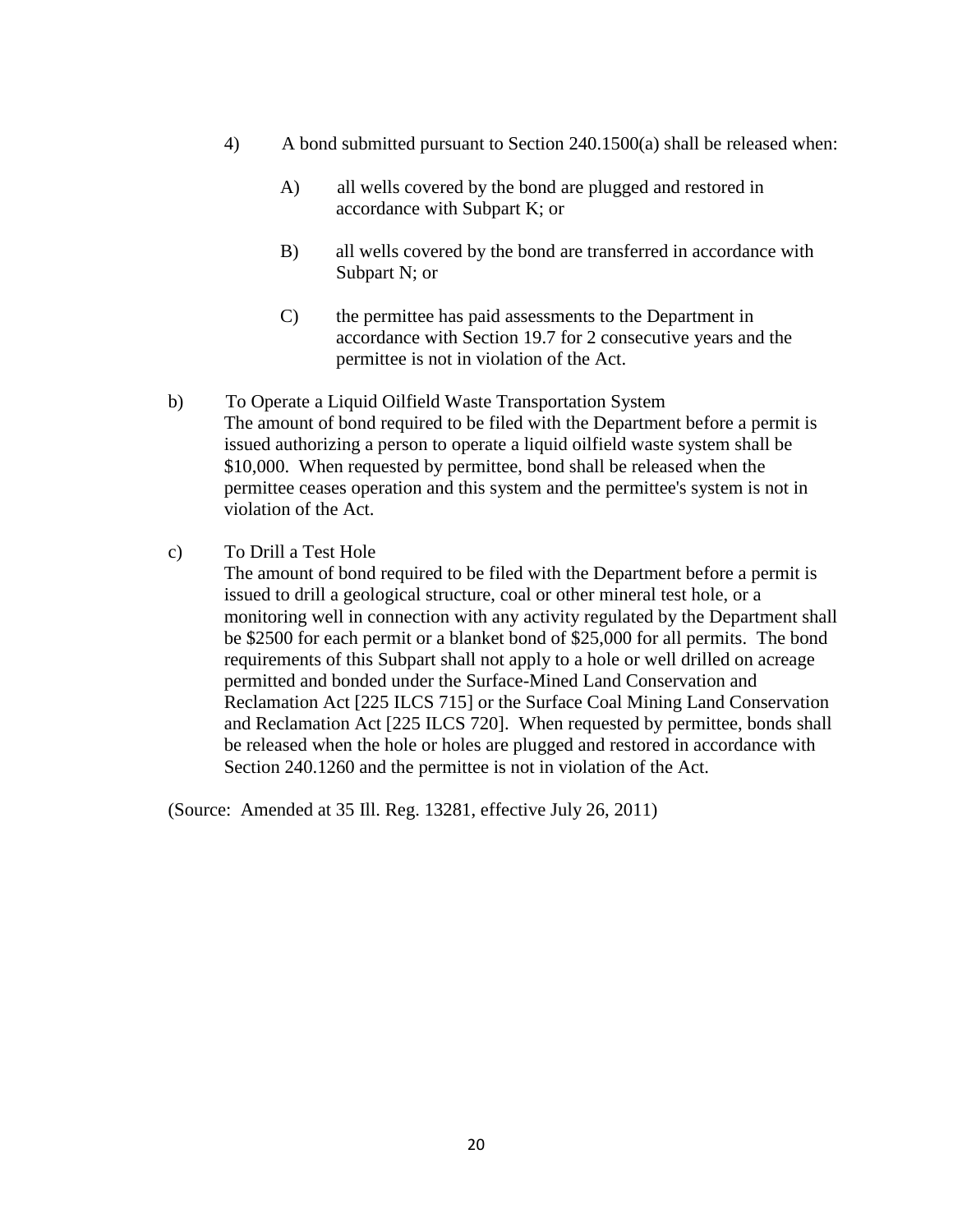## **Section 240.1710 Annual Permittee Reporting**

- a) Permittees are required to submit, on a form prescribed by the Department, an annual verification of address and status.
- b) The form shall contain the permittee's:
	- 1) current address;
	- 2) verification of well ownership;
	- 3) type of business entity and supporting documentation;
	- 4) FEIN, or Social Security Number if an individual; and
	- 5) names and addresses of principals, officers or owners.
- c) Forms shall accompany the Annual Well Fee payment and shall be submitted by September 1 of each year.
- d) Authority of Person Signing Forms
	- 1) If the permittee is a sole proprietor, the form shall be signed by the individual. If the permittee is a partnership, the form shall be signed by a general partner. If the permittee is a corporation, the form shall be signed by an officer of the corporation.
	- 2) In lieu of the signature of the permittee, the form may be signed by a person having a power of attorney to sign for the permittee, provided a certified copy of the power of attorney is on file with the Department or accompanies the form.
- e) If a permittee did not submit an annual verification of address and status form during the most recent annual fee payment period, a reporting form is required at the time of all well permit and transfer requests.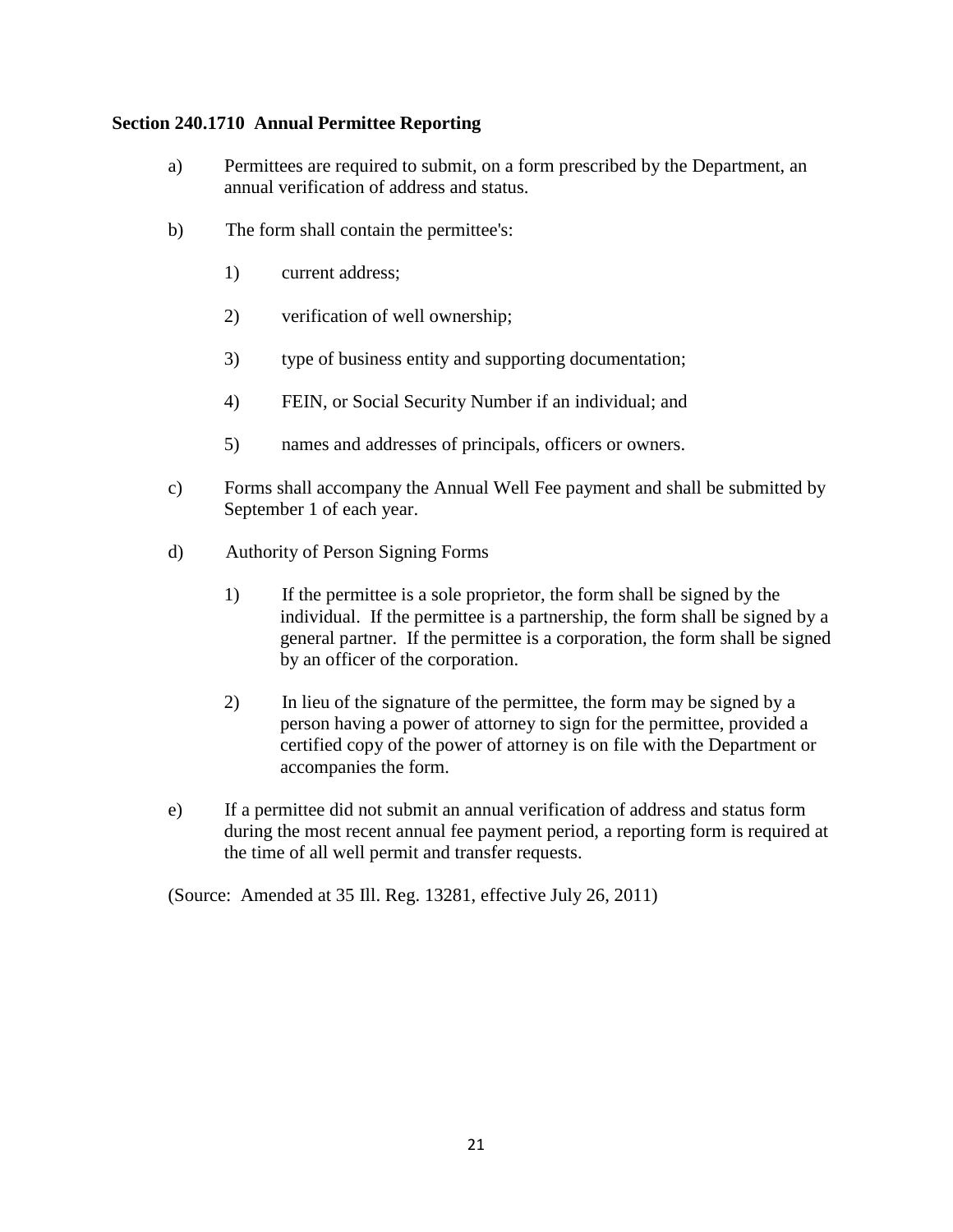#### **Section 240.1805 Definitions**

- a) "Gas Storage Well" means a well drilled for input and/or withdrawal of natural gas or manufactured gas in a gas storage field.
- b) "Observation Well" means a well drilled to monitor subsurface conditions in oil and gas projects or gas storage fields.
- c) "Underground Gas Storage Field" means an area of land that is contained within the lowest closing structural contour for which gas can be stored in a subsurface stratum.
- d) "Gas Storage Operator" means any entity that owns or operates an underground gas storage field.

(Source: Amended at 35 Ill. Reg. 13281, effective July 26, 2011)

## **Section 240.1820 Permit Requests in an Underground Gas Storage Field**

- a) When the proposed location to drill, deepen, convert or amend an oil or gas production or Class II well, as defined in Subparts B and C, or a test hole, as defined in Subpart L, occurs within the limits of an underground gas storage field, or within any protective boundary shown on the gas storage operators map submitted to the Department, a permit shall not be issued until the applicant complies with subsection  $(a)(1)$  or  $(2)$ :
	- 1) The applicant enters into an agreement with the gas storage operator, outlining safety precautions and well drilling, completion, operating and plugging specifications. The agreement shall be signed by the applicant and the gas storage operator and shall be submitted with the permit application.
	- 2) The applicant submits a copy of an agreement previously reached with the gas storage operator which governs the relationship between the applicant and the gas storage operator with respect to safety precautions and well drilling, completion, operating and plugging issues. The agreement must be in full effect and cover the proposed drilling location.
	- 3) If an agreement cannot be reached after the applicant has exercised due dilligence in negotiations, the applicant shall notify the gas storage operator of the proposed location and depth of the well by certified mail, return receipt requested. The certified mail receipt shall be attached to the permit application. If a written objection is not received by the Department within 15 days after the date of receipt the permit shall be issued. If a written objection to the application is filed with the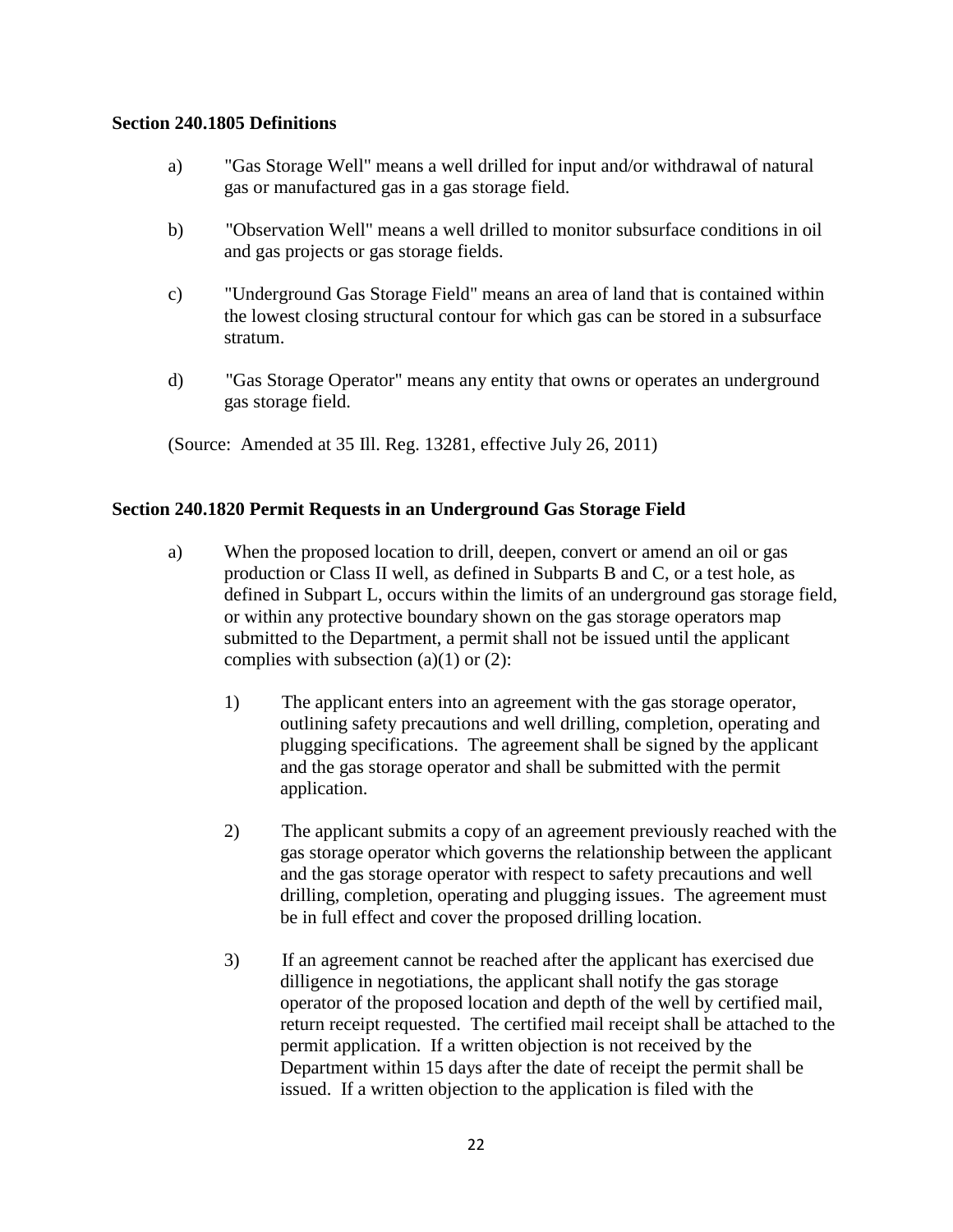Department within 15 days after receipt of the notice of application, the Department shall consider the objection in determining whether the permit should be issued. If the objection raises a question regarding public safety, resource ownership or sufficiency of application, the permit objection shall be set for a public hearing. A hearing shall be set only after all other requirements for issuance of the permit have been fulfilled.

- b) Public Hearing
	- 1) Any public hearing held pursuant to this Section shall be a formal hearing conducted by the Department solely for the purpose of resolving the factual or legal question raised by the objection.
	- 2) Notice of the hearing shall be sent by the Department to the applicant and to the objector by mailing the notice by United States mail, postage prepaid, addressed to their last known home or business addresses.
	- 3) A certified court reporter shall record the hearing at the Department's expense.
	- 4) A Hearing Officer designated by the Department shall conduct the hearing. The Hearing Officer shall allow all parties at the hearing to present evidence in any form, including by oral testimony or documentary evidence, unless the Hearing Officer determines the evidence is irrelevant, immaterial, unduly repetitious, or of such a nature that reasonably prudent members of the public or people knowledgeable in the oil and gas field would not rely upon it in the conduct of their affairs.
	- 5) The Hearing Officer shall have the power to continue the hearing or to leave the record open for a certain period of time in order to obtain or receive further relevant evidence.
	- 6) Within 30 days after the closing of the record or the receipt of the transcript of the hearing, whichever comes later, the Department shall render a decision on the objection.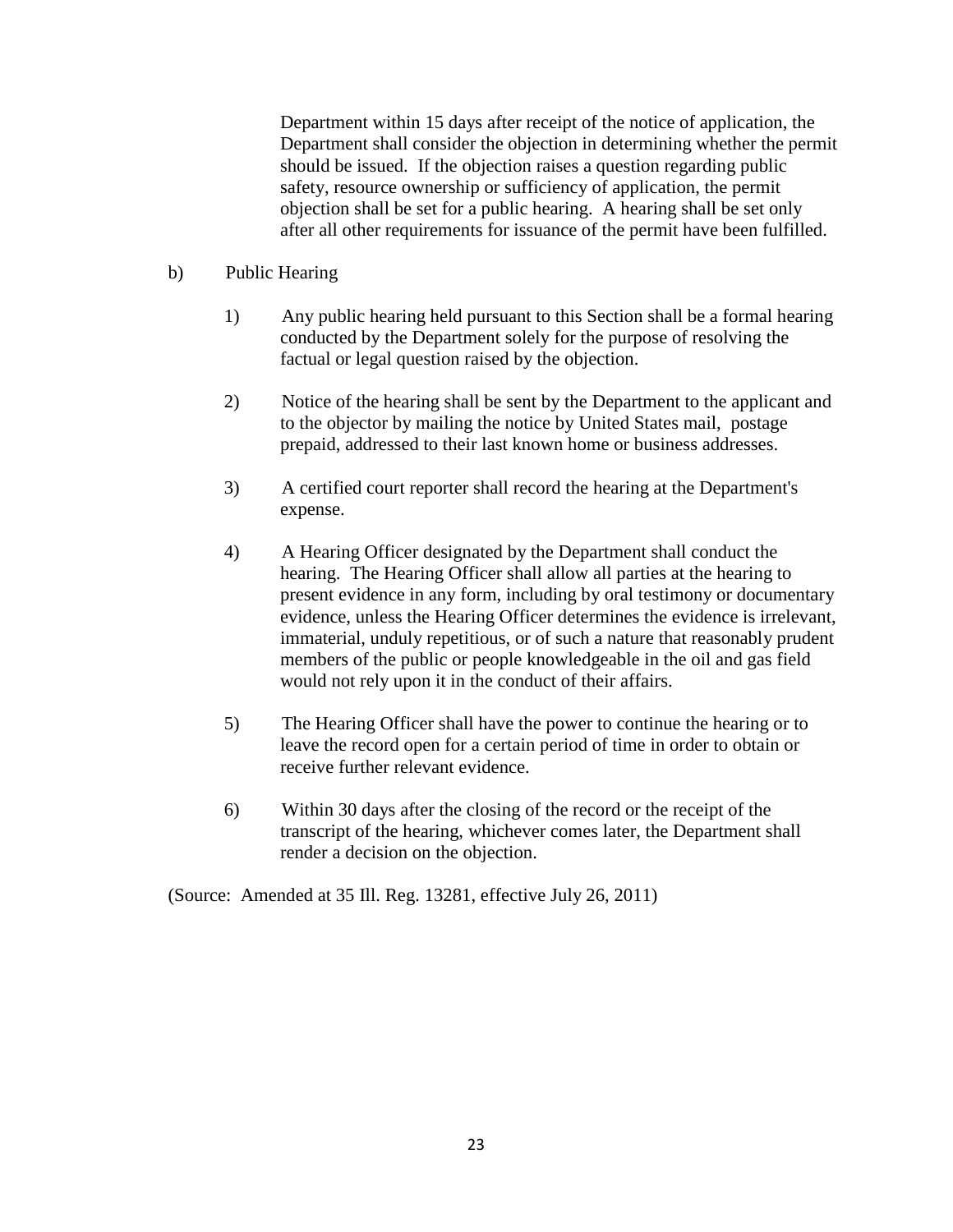#### **Hydraulic Fracturing Regulatory Act (225 ILCS 732/)**

#### **(225 ILCS 732/1-5)**

**Section 1-5. Definitions.** For the purposes of this Act, unless the context otherwise requires:

\* \* \*

"High volume horizontal hydraulic fracturing operations" means all stages of a stimulation treatment of a horizontal well as defined by this Act by the pressurized application of more than 80,000 gallons per stage or more than 300,000 gallons total of hydraulic fracturing fluid and proppant to initiate or propagate fractures in a geologic formation to enhance extraction or production of oil or gas.

\* \* \*

#### **(225 ILCS 732/1-35)**

#### **Section 1-35. High volume horizontal hydraulic fracturing permit application.**

 (a) Every applicant for a permit under this Act shall first register with the Department at least 30 days before applying for a permit. The Department shall make available a registration form within 90 days after the effective date of this Act. The registration form shall require the following information:

 (1) the name and address of the registrant and any parent, subsidiary, or affiliate thereof;

(2) disclosure of all findings of a serious violation

or an equivalent violation under federal or state laws or regulations in the development or operation of an oil or gas exploration or production site via hydraulic fracturing by the applicant or any parent, subsidiary, or affiliate thereof within the previous 5 years; and

 (3) proof of insurance to cover injuries, damages, or loss related to pollution or diminution in the amount of at least \$5,000,000, from an insurance carrier authorized, licensed, or permitted to do this insurance business in this State that holds at least an A- rating by A.M. Best & Co. or any comparable rating service.

 A registrant must notify the Department of any change in the information identified in paragraphs  $(1)$ ,  $(2)$ , or  $(3)$  of this subsection  $(a)$  at least annually or upon request of the Department.

\* \* \*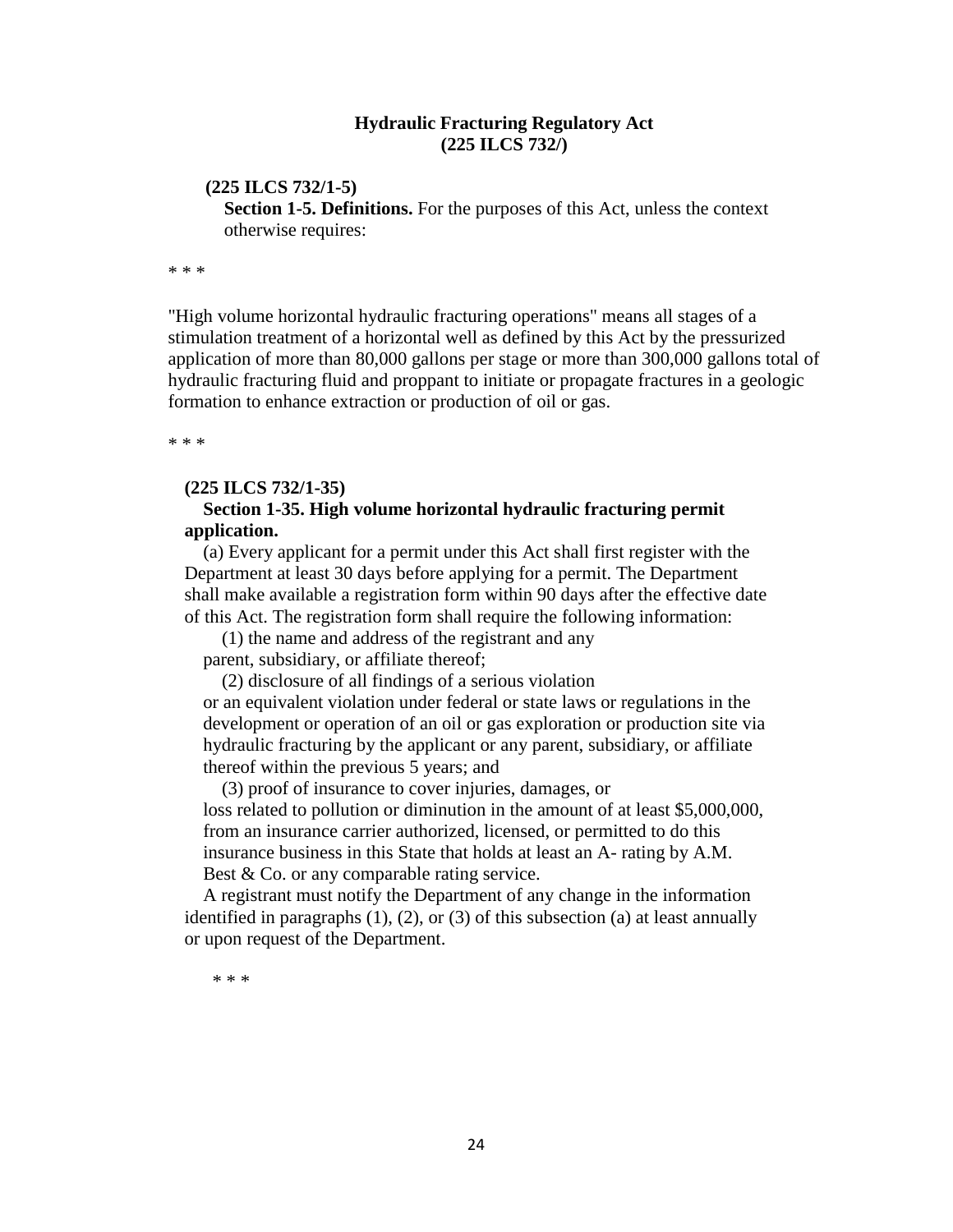#### **(225 ILCS 732/1-98)**

#### **Section 1-98. Hydraulic fracturing completion reporting.**

 (a) For the purposes of this Section, "hydraulic fracturing operations" means all stages of a stimulation treatment of a horizontal well as defined by this Act by the pressurized application of more than 80,000 gallons but less than 300,001 gallons of hydraulic fracturing fluid and proppant to initiate or propagate fractures in a geologic formation to enhance extraction or production of oil or gas.

 (b) Within 60 calendar days after the conclusion of hydraulic fracturing operations, the operator shall file a hydraulic fracturing operations completion report with the Department. The hydraulic fracturing operations completion report shall contain the following information:

(1) the name and location of the well;

 (2) the total and per-stage gallons of hydraulic fracturing fluid used at the well;

 (3) depth of the wellbore (including both total vertical depth and total measured depth);

(4) length of horizontal wellbore;

(5) the maximum surface treating pressure used;

(6) the formation targeted;

(7) the number of hydraulic fracturing stages; and

(8) total perforated interval and individual

perforation intervals.

(Source: P.A. 98-22, eff. 6-17-13.)